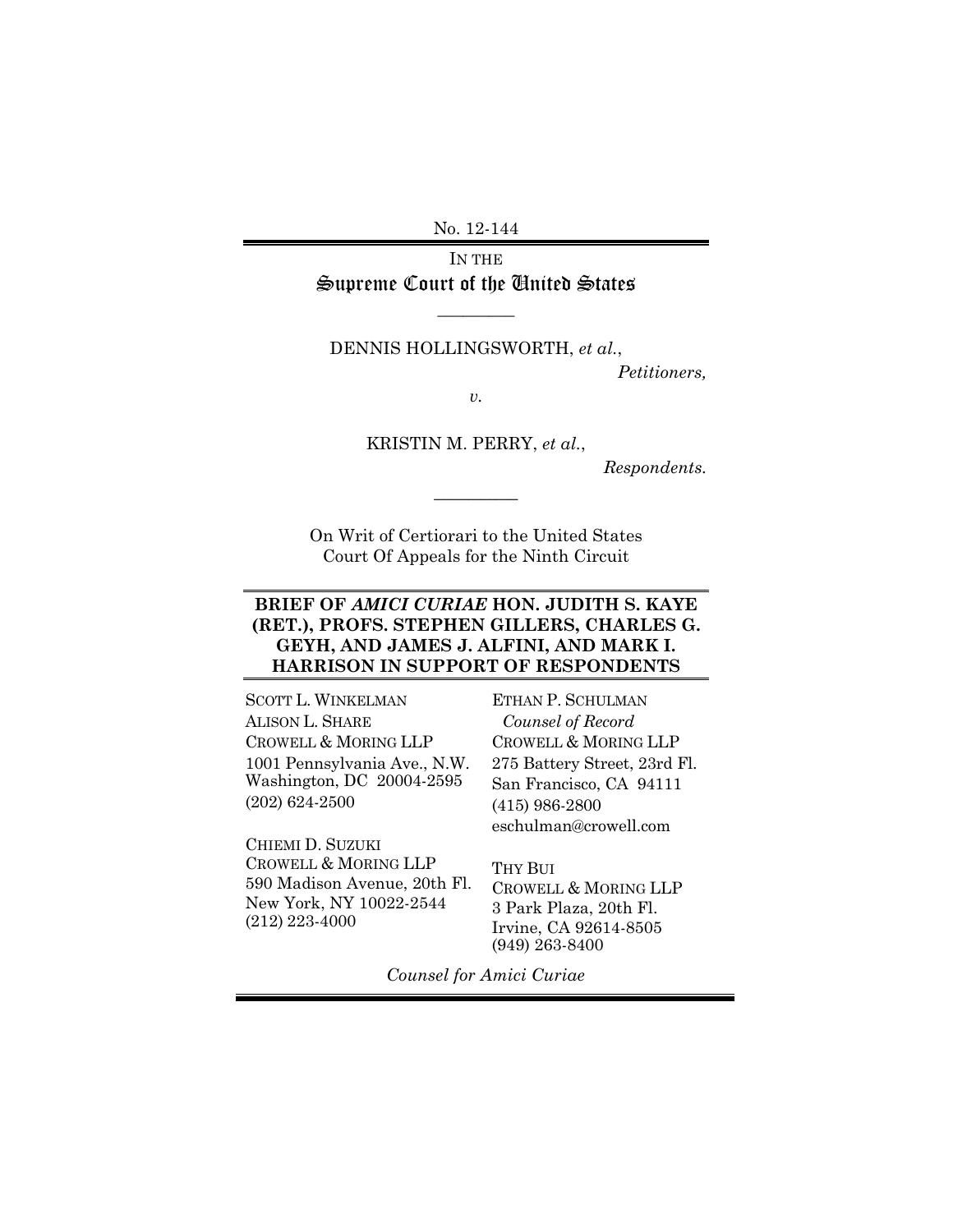## **TABLE OF CONTENTS**

|     | <b>IDENTITY AND INTEREST OF AMICI</b>                                                                                                                                          |  |
|-----|--------------------------------------------------------------------------------------------------------------------------------------------------------------------------------|--|
|     |                                                                                                                                                                                |  |
|     |                                                                                                                                                                                |  |
| I.  | AMICI'S CLAIM THAT THE<br>DISTRICT JUDGE AND ONE<br>OF THE APPELLATE JUDGES<br>WERE REQUIRED TO RECUSE<br><b>IS NOT PROPERLY</b>                                               |  |
| II. | THE DISTRICT JUDGE WAS<br>NOT REQUIRED TO RECUSE.  14<br>A.<br>The District Judge Had No<br>Personal Interest In The<br>Litigation Requiring<br>Disqualification Under Section |  |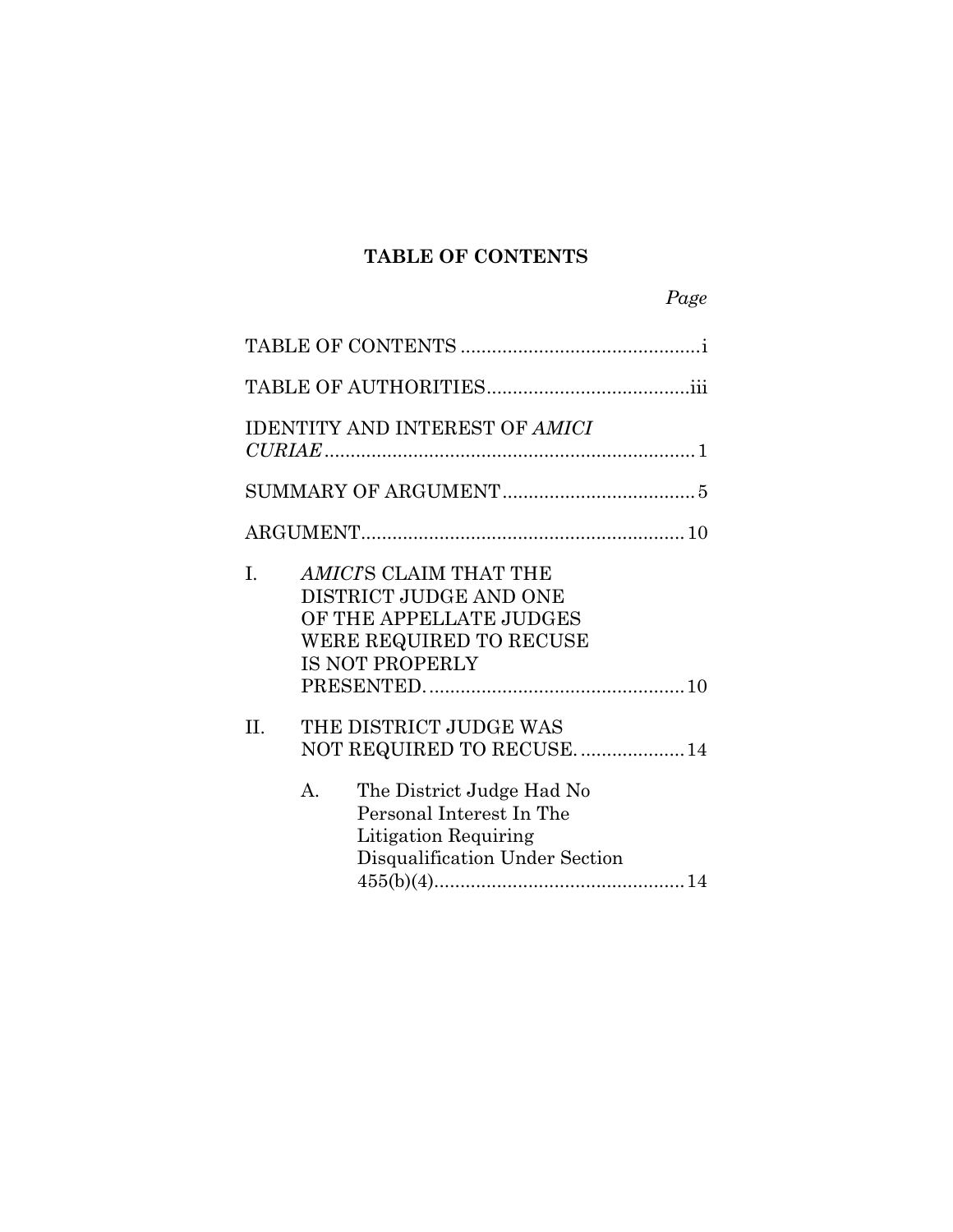|              | No Reasonable Person Could<br>В.<br>Question The District Judge's<br><b>Impartiality So As To Require</b><br>Recusal Under Section 455(a). 21 |  |
|--------------|-----------------------------------------------------------------------------------------------------------------------------------------------|--|
| $\mathbf{H}$ | <b>JUDGE REINHARDT WAS NOT</b>                                                                                                                |  |
|              |                                                                                                                                               |  |

ii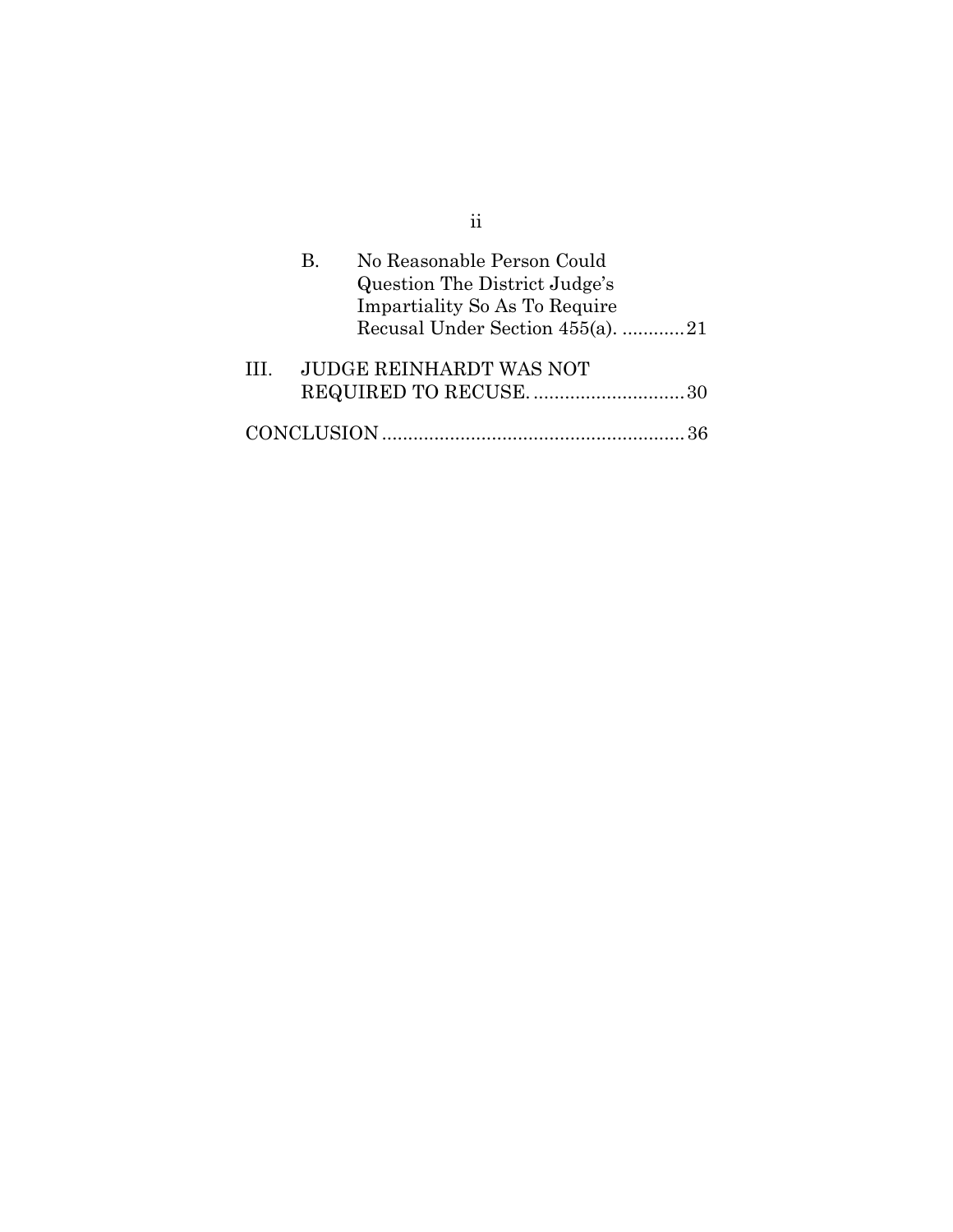## **TABLE OF AUTHORITIES**

iii

# *Page*

## **CASES**

| Aetna Life Ins. Co. v. Lavoie,                                  |
|-----------------------------------------------------------------|
| Blank v. Sullivan & Cromwell,                                   |
| <i>Bryce v. Episcopal Church in the Diocese</i><br>of Colo.,    |
| Caperton v. AT Massey Coal Co., Inc.,                           |
| Cheney v. U.S. Dist. Ct.,<br>541 U.S. 913 (2004)22, 28, 29, 30  |
| Cruzan v. Special Sch. Dist. No. 1,                             |
| In re Houston,<br>745 F.2d 925 (5th Cir. 1984) 17, 26, 28       |
| <i>Irvine v. California,</i>                                    |
| Izumi Seimitsu Kogyo Kabushiki Kaisha<br>v. U.S. Philips Corp., |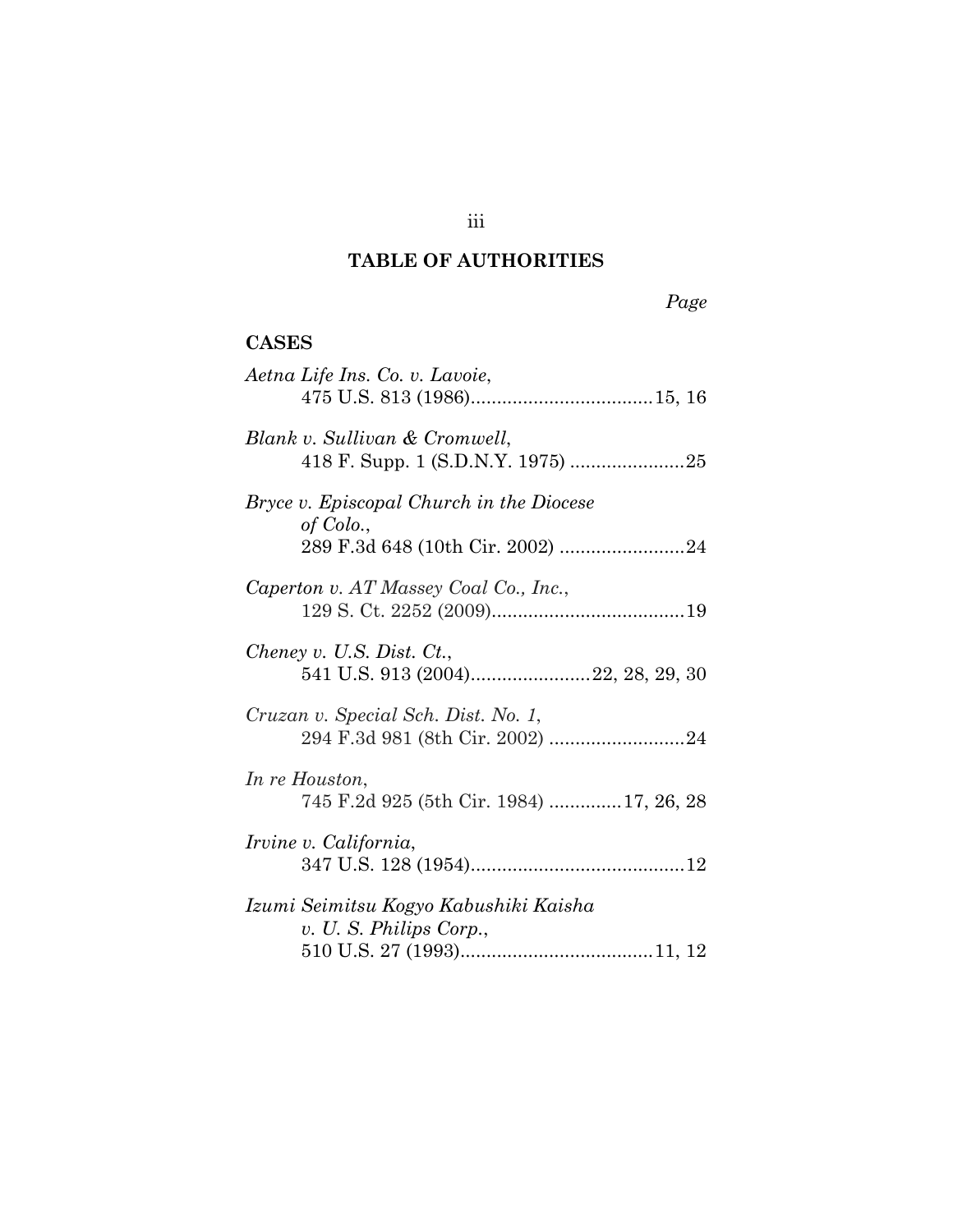| Liljeberg v. Health Servs. Acquisition                                                                               |
|----------------------------------------------------------------------------------------------------------------------|
| Corp.,<br>486 U.S. 847 (1988)22, 26, 28                                                                              |
| Liteky v. United States,                                                                                             |
| MacDraw, Inc. v. CIT Group Equip.<br>$Fin.$ , Inc.,                                                                  |
| Microsoft Corp. v. United States,                                                                                    |
|                                                                                                                      |
| Pennsylvania v. Local Union 542, Int'l<br>Union of Operating Eng'rs,<br>388 F. Supp. 153 (E.D. Pa. 1974)  19, 24, 25 |
| Perry v. Brown,                                                                                                      |
| Perry v. Schwarzenegger,<br>630 F.3d 909 (9th Cir. 2011)  passim                                                     |
| Perry v. Schwarzenegger,<br>790 F. Supp. 2d 1119 (N.D. Cal.                                                          |
| Sao Paulo State of Federative Republic                                                                               |
| of Brazil v. Am. Co., Inc.,                                                                                          |
| Strauss v. Horton,                                                                                                   |
|                                                                                                                      |

iv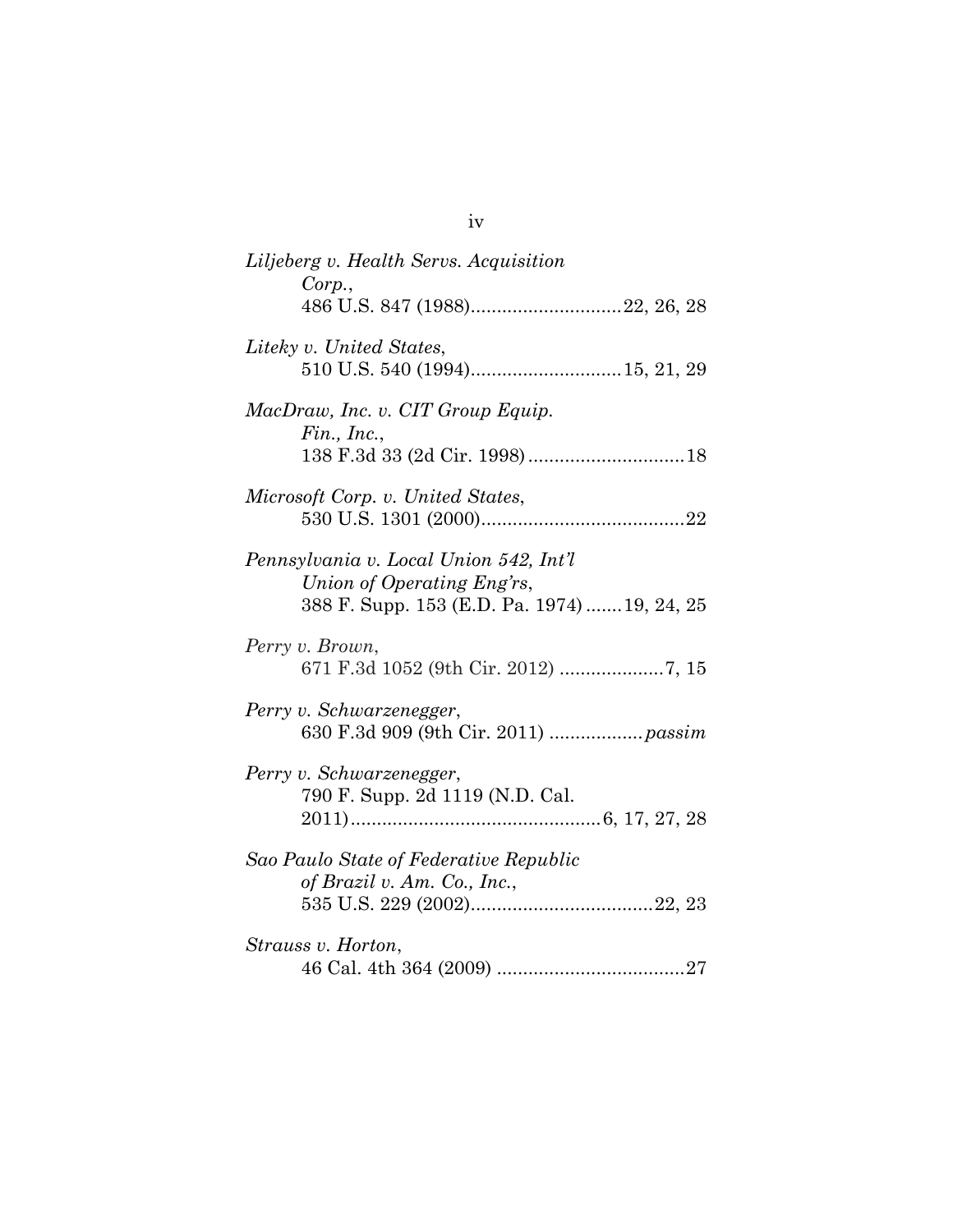| U.S. $v$ . Murphy,                                                          |
|-----------------------------------------------------------------------------|
| U.S. v. Salerno,<br>No. 98 C 3980, 2000 WL 821713                           |
| United States v. Alabama,<br>828 F.2d 1532 (11th Cir. 1987)  16, 17, 24, 26 |
| Withrow v. Larkin,                                                          |
| Wood v. Allen,                                                              |
| Yee v. Escondido,                                                           |
| <b>STATUTES</b>                                                             |
|                                                                             |
| Civil Rights Restoration Act of 1987,<br>Pub. L. No. 100-259, § 6, 102      |
| <b>OTHER AUTHORITIES</b>                                                    |
| ABA Model Code of Judicial Conduct                                          |
| Statement of Recusal Policy,                                                |

v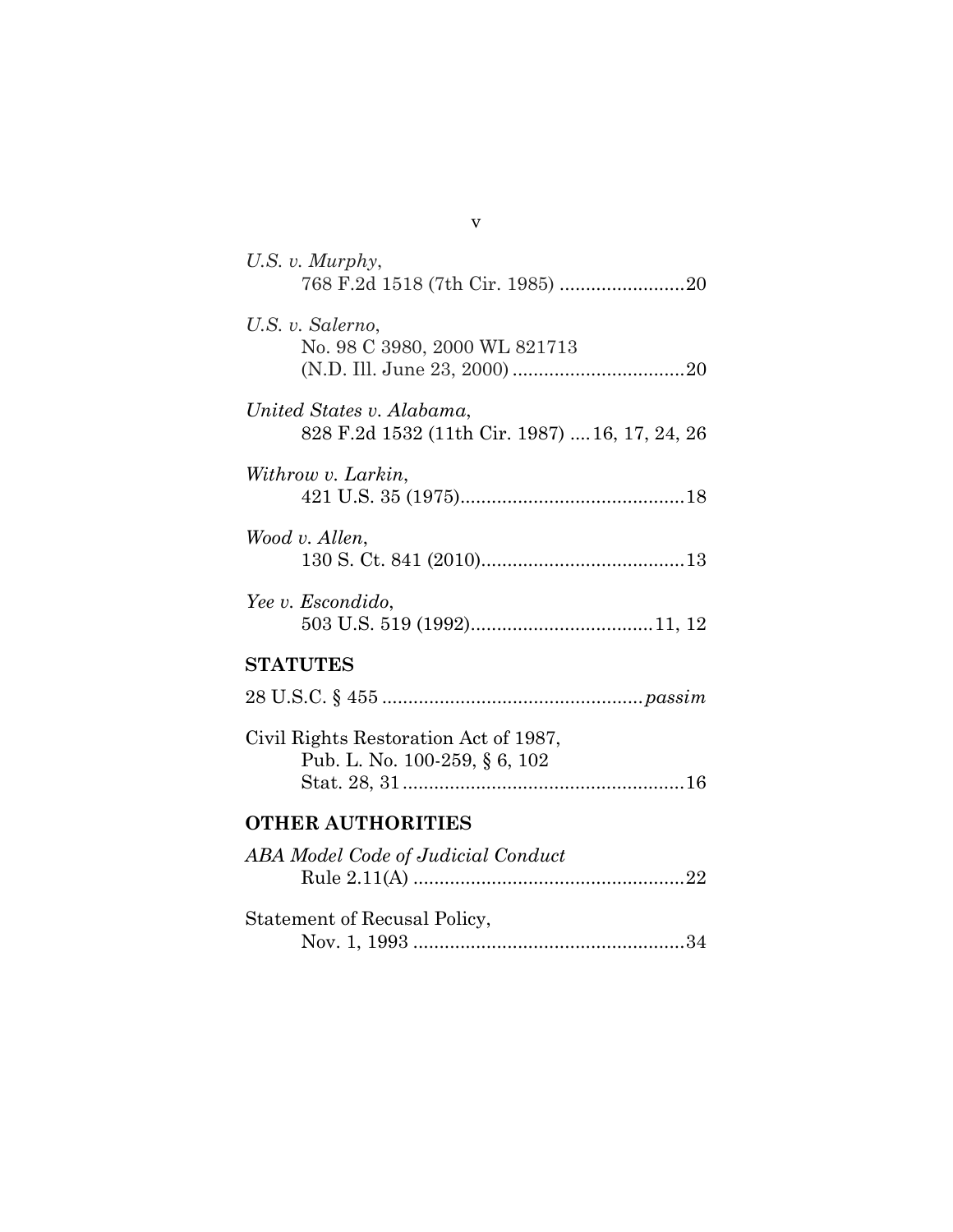**RULES**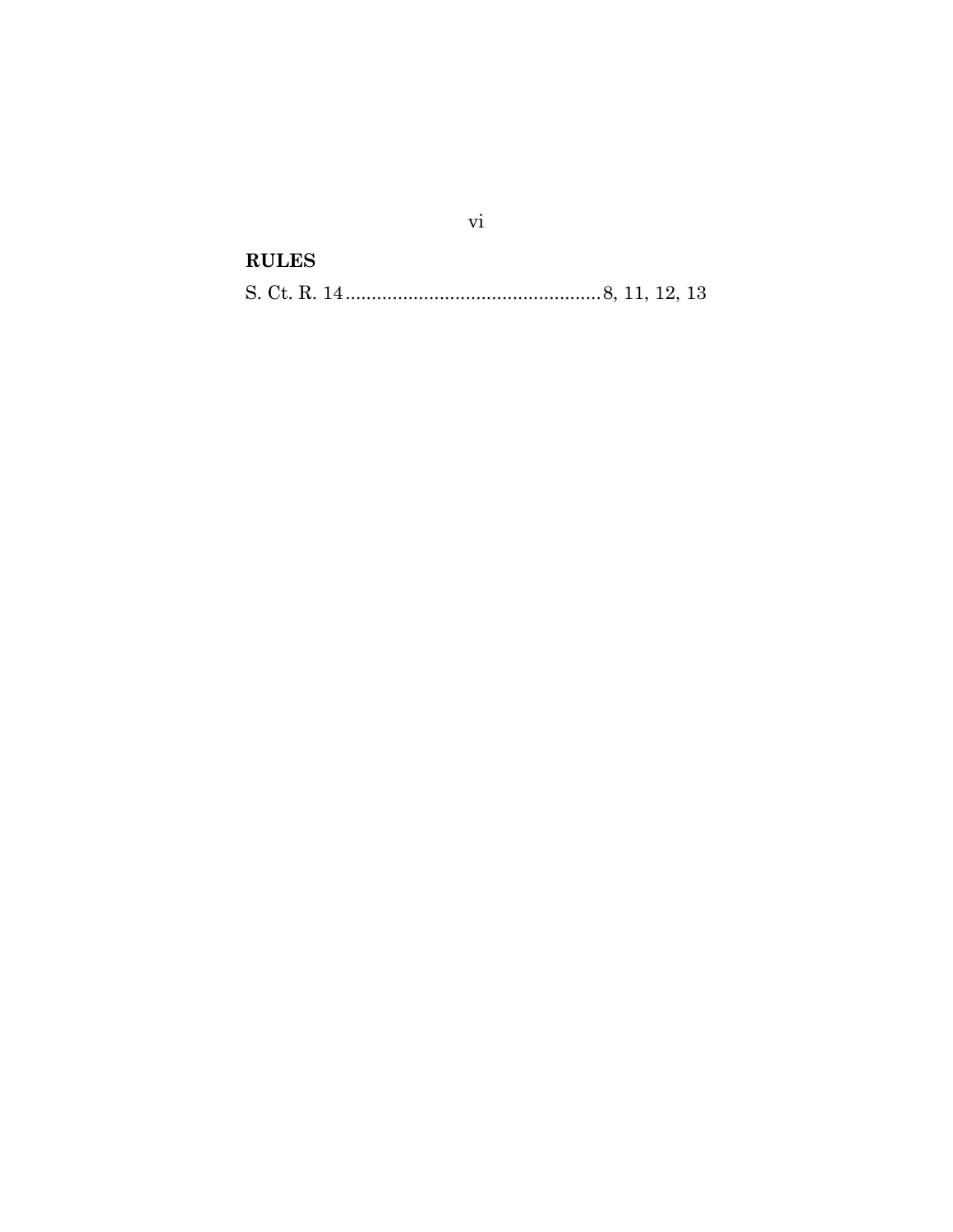#### **IDENTITY AND INTEREST OF** *AMICI CURIAE*

*Amici curiae* Hon. Judith S. Kaye (Ret.), Professors Stephen Gillers, Charles G. Geyh, and James L. Alfini, and Mark I. Harrison submit this *amicus curiae* brief in response to positions advanced by certain of Petitioners` *amici* that the district judge who decided this case and one of the judges of the court of appeals had a duty to recuse themselves. In the view of these *amici*, such arguments seriously misportray the ethical and professional standards governing recusal and disqualification of federal judges.1

Hon. Judith S. Kaye (Ret.) served as Chief Judge of the State of New York for fifteen years until her retirement in 2008, the longest tenure of any Chief Judge in New York`s history. She first was appointed in 1983 by Governor Mario Cuomo as an Associate Judge of the Court of Appeals, becoming the first woman ever to serve on New York`s highest court. Judge Kaye gained a national reputation for both her groundbreaking decisions and her innovative reforms of the New York court system. She is the author of more than 200 publications,

l

<sup>1</sup> Pursuant to Sup. Ct. R. 37.6, *amici curiae* certify that no counsel for a party authored this brief in whole or in part, and no party or counsel for a party made a monetary contribution intended to fund the preparation or submission of this brief. No person other than *amici*, their employees, or their counsel made a monetary contribution to the preparation or submission of this brief. Letters from the parties consenting to the filing of *amicus curiae* briefs, in support of either party or of neither party, have been filed with the Clerk of the Court.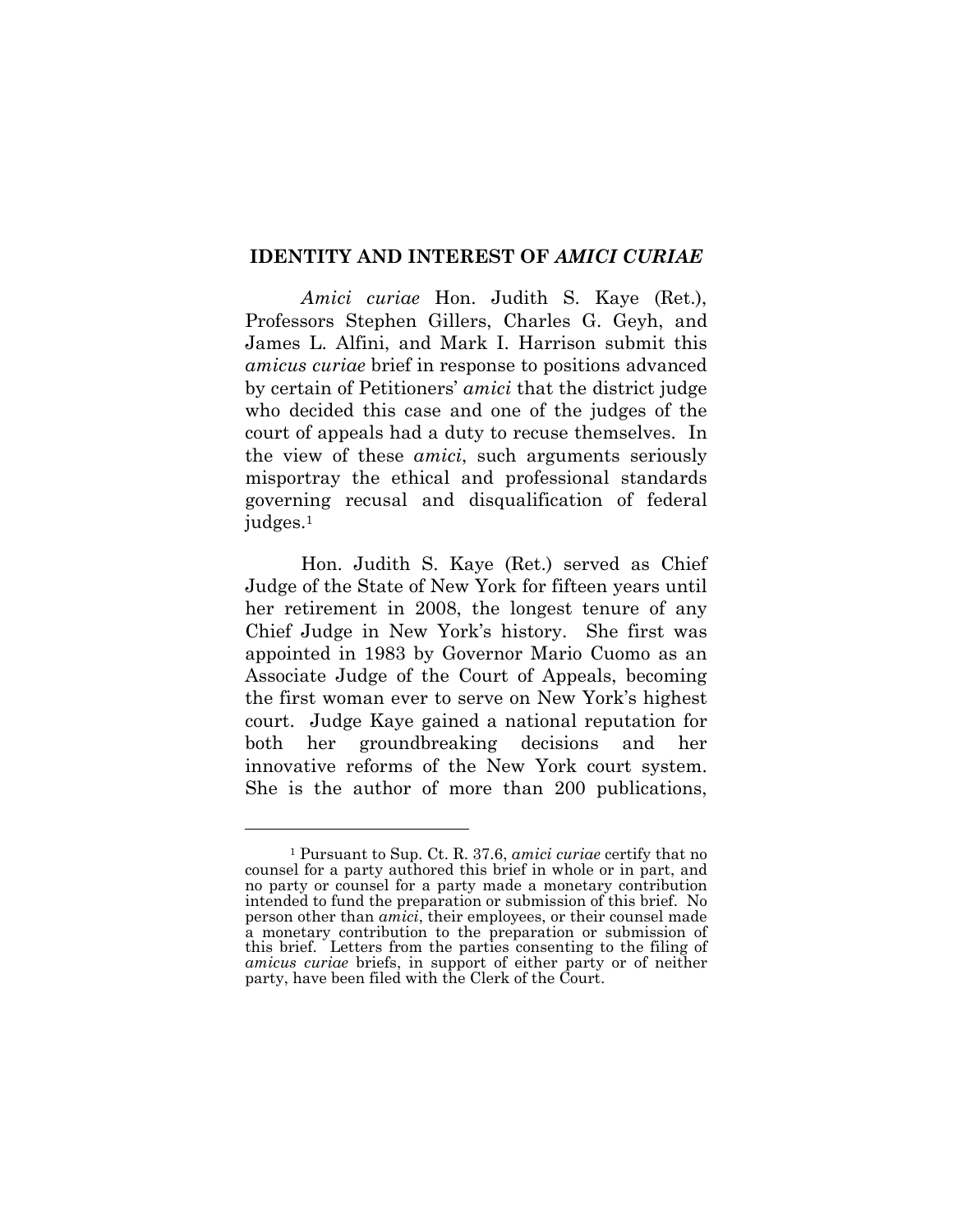including articles on legal process, state constitutional law, women in law, juvenile justice, professional ethics and problem-solving courts. She has received numerous awards recognizing her judicial and scholarly accomplishments, such as the New York State Bar Association`s Gold Medal, the ABA Justice Center John Marshall Award, the National Center for State Courts` William H. Rehnquist Award for Judicial Excellence, the ABA Commission on Women in the Profession`s Margaret Brent Women Lawyers of Achievement Award, and the U.S. Department of Health and Human Services` Adoption Excellence Award.

Stephen Gillers is the Elihu Root Professor of Law at New York University School of Law. He has been a professor of law at New York University School of Law since 1978 and Vice Dean from 1999- 2004. His research and writing concentrate on the regulation of the legal profession, including judges and lawyers. Professor Gillers has written and lectured widely on judicial and legal ethics. He is the author of *Regulation of Lawyers: Problems of Law and Ethics*, a widely used law school casebook first published by Little, Brown (now Aspen) in 1985 with a ninth edition published in 2012. With Roy Simon (and as of 2008, also Andrew Perlman), he has edited *Regulation of Lawyers: Statutes and Standards*, published annually by Little, Brown, then Aspen, since 1989. He is also the author of *Regulation of the Legal Profession* (Aspen 2009) (the "Essentials" series). In 2011, he received the Michael Franck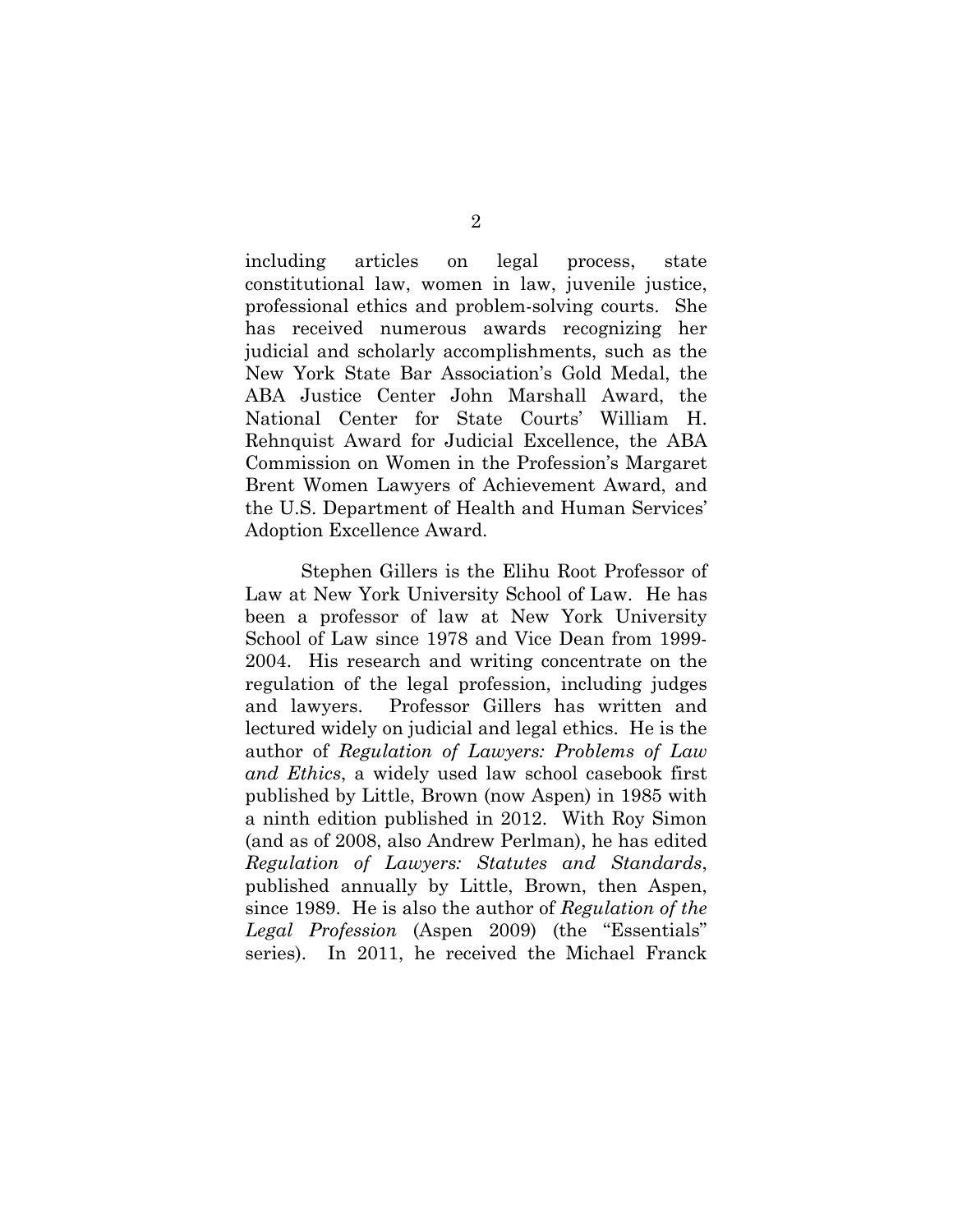Award from the ABA`s Center for Professional Responsibility.

Charles G. Geyh is the John F. Kimberling Professor of Law at the Indiana University Maurer School of Law. He is the author of *Judicial Disqualification: An Analysis of Federal Law* (2d ed. Federal Judicial Center 2010) and *When Courts and Congress Collide: The Struggle for Control of America's Judicial System* (University of Michigan Press 2006). He is coauthor of *Judicial Conduct and Ethics* (Fourth ed., Lexis Law Publishing 2007*)* (*with Alfini, Lubet and Shaman*), and editor of *What's Law Got To Do With It?: What Judges Do, Why They Do It, and What's at Stake* (Stanford University Press 2011). His work on judicial independence, accountability, administration and ethics has appeared in over sixty books, articles, book chapters and reports. Geyh has served as Reporter or Co-Reporter to four ABA Commissions (the Joint Commission to Evaluate the Model Code of Judicial Conduct, the Commission on the 21st Century Judiciary, the Commission on the Public Financing of Judicial Campaigns, and the Commission on the Separation of Powers and Judicial Independence). He has likewise served as Director of the American Judicature Society`s Center for Judicial Independence; Consultant to the National Commission on Judicial Discipline & Removal; and legislative liaison to the Federal Courts Study Committee.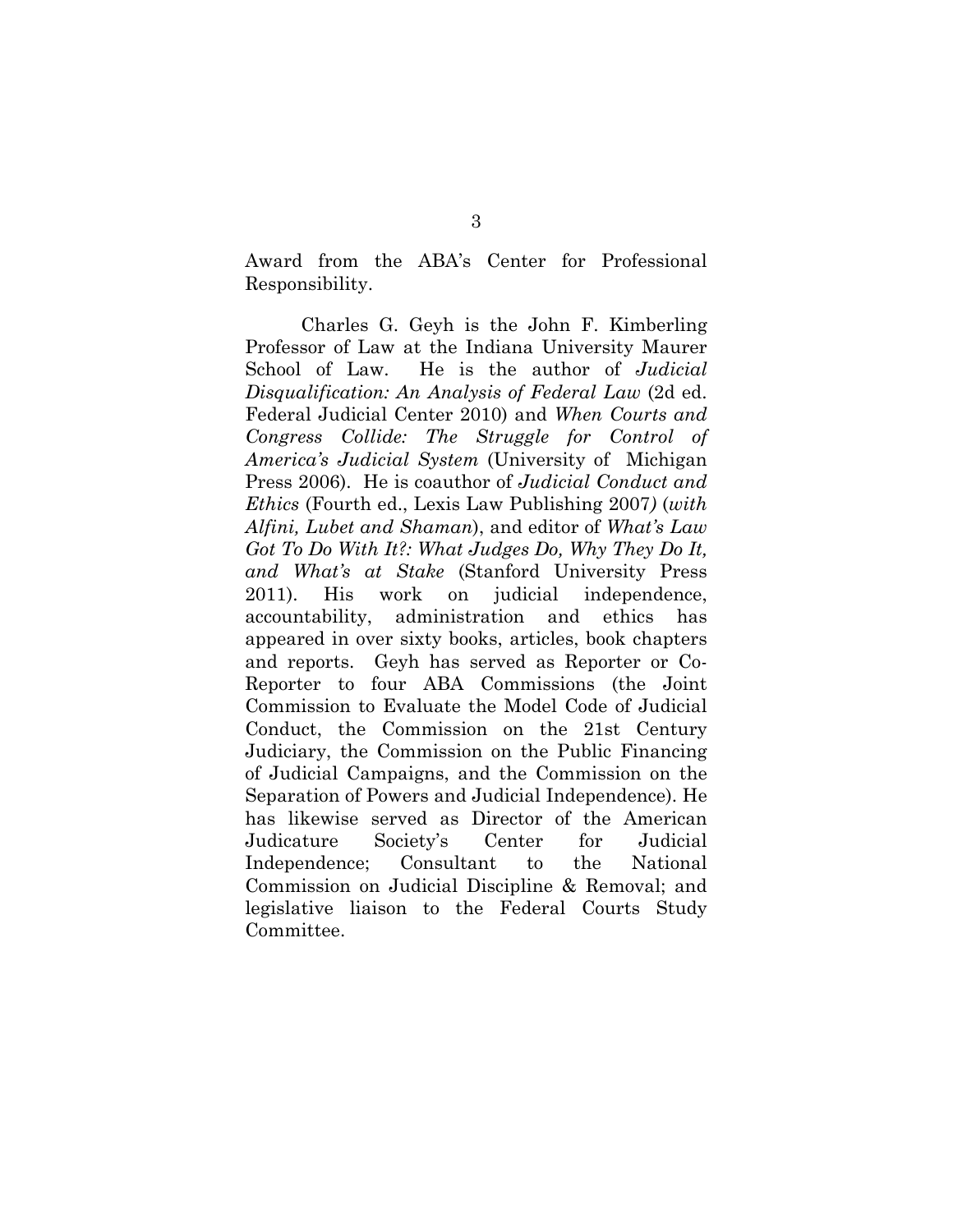James J. Alfini is Dean Emeritus and Professor at South Texas College of Law where he teaches constitutional law, mediation theory and practice, professional responsibility, and related courses. He has also served as Dean and Professor of Law at Northern Illinois University and previously was a member of the law faculty at Florida State University. He has published in the field of judicial ethics and is co-author of *Judicial Conduct and Ethics*, published by Lexis and in its 4th Edition (2007). He served on the American Bar Association Joint Commission to Evaluate the Model Code of Judicial Conduct. The Commission`s work resulted in the 2007 Model Code of Judicial Conduct, adopted by the House of Delegates of the American Bar Association.

Mark I. Harrison is a partner in the law firm of Osborn Maledon, P.A. in Phoenix, Arizona. He served as Chair of the ABA Commission to Revise the Model Code of Judicial Conduct which was unanimously adopted by the ABA House of Delegates in 2007. Mr. Harrison is the author of several articles dealing with judicial conduct and ethics and has received many awards, including the ABA Michael Franck Award for Professional Responsibility." Mr. Harrison has also served as a member and Chairman of the ABA Standing Committee on Professional Discipline; Chairman of the Committee on Professionalism; and member of the Standing Committee on Ethics and Professional Responsibility. He has also served as President of the State Bar of Arizona and as a member of the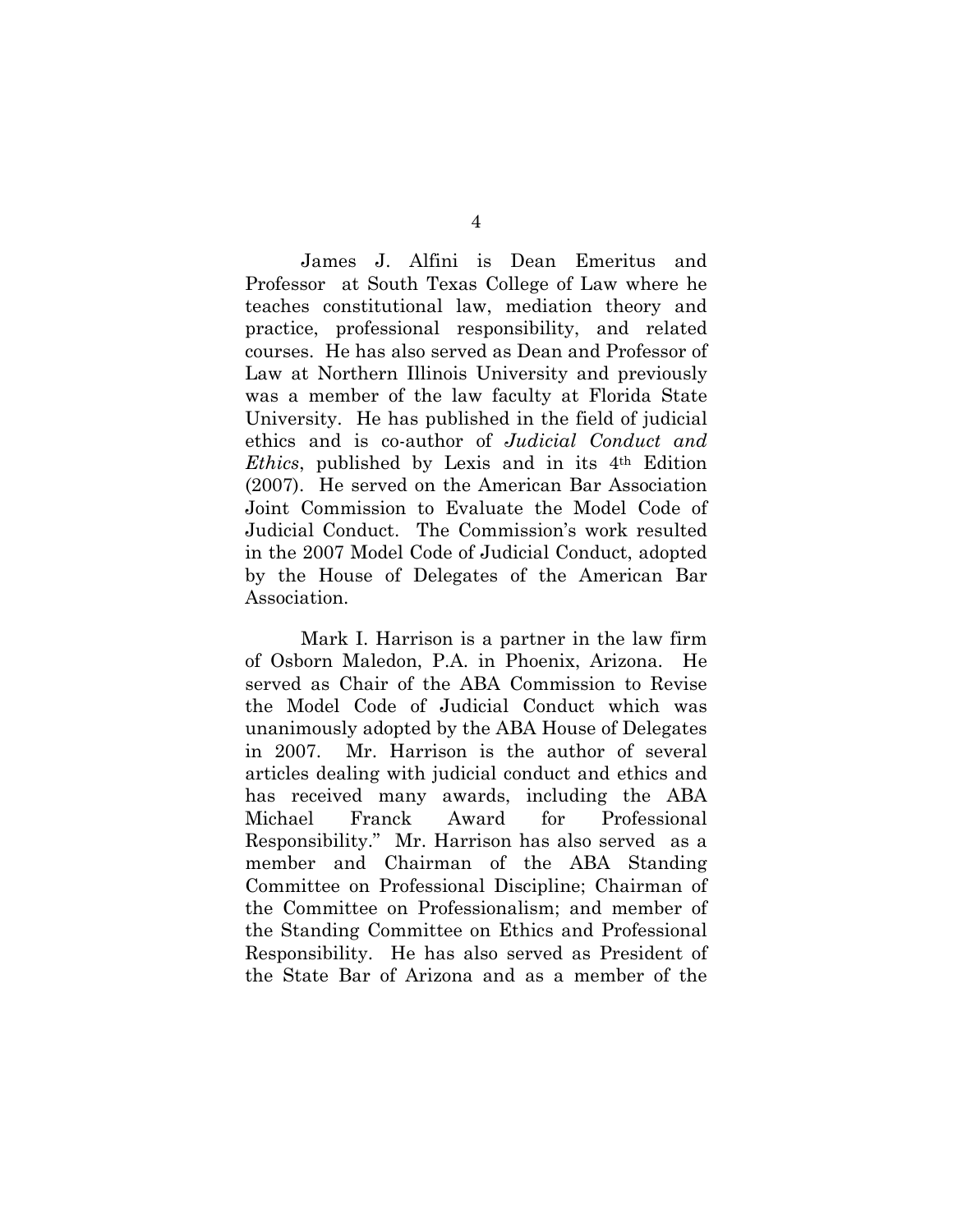Arizona Supreme Court Advisory Committee on the Rules of Judicial Conduct. Mr. Harrison has represented judges and the Arizona Commission on Judicial Conduct in matters involving judicial conduct and has testified and is regularly consulted as an expert in judicial ethics.

#### **SUMMARY OF ARGUMENT**

Various of Petitioners` *amici* charge that the district judge who heard and decided this case had an obligation to recuse himself, or to timely disclose personal information that they contend would have entitled Petitioners to move for his disqualification.2 Petitioners` *amici* base this assertion on the fact that following the trial and his retirement from the federal bench, the district judge, Chief Judge Vaughn R. Walker, disclosed that he was gay and in a longterm same-sex relationship. As a result, *amici* argue, the district judge harbored "a personal bias or prejudice" toward Petitioners that purportedly resulted in his "deliberate mishandling" of the case.<sup>3</sup> They urge the Court to be "especially wary of accepting at face value any assertion made by that

 $\overline{a}$ 

 $2$  Br. of the Ethics and Public Policy Center ("EPP Br.") at 33-35; Br. of Citizens United`s National Committee for Family, Faith and Prayer, et al. ("Citizens United Br.") at 29-31; see also Br. of Public Advocate of the United States, et al. ("Public Advocates Br.") at 16-18.

<sup>3</sup> Citizens United Br. at 30; EPP Br. at 36; *see also* Public Advocates Br. at 16 (questioning Judge Walker's "motives" and asserting that they raise "serious questions about whether this decision before the Court in this case was reached by impartial tribunals and based on the merits").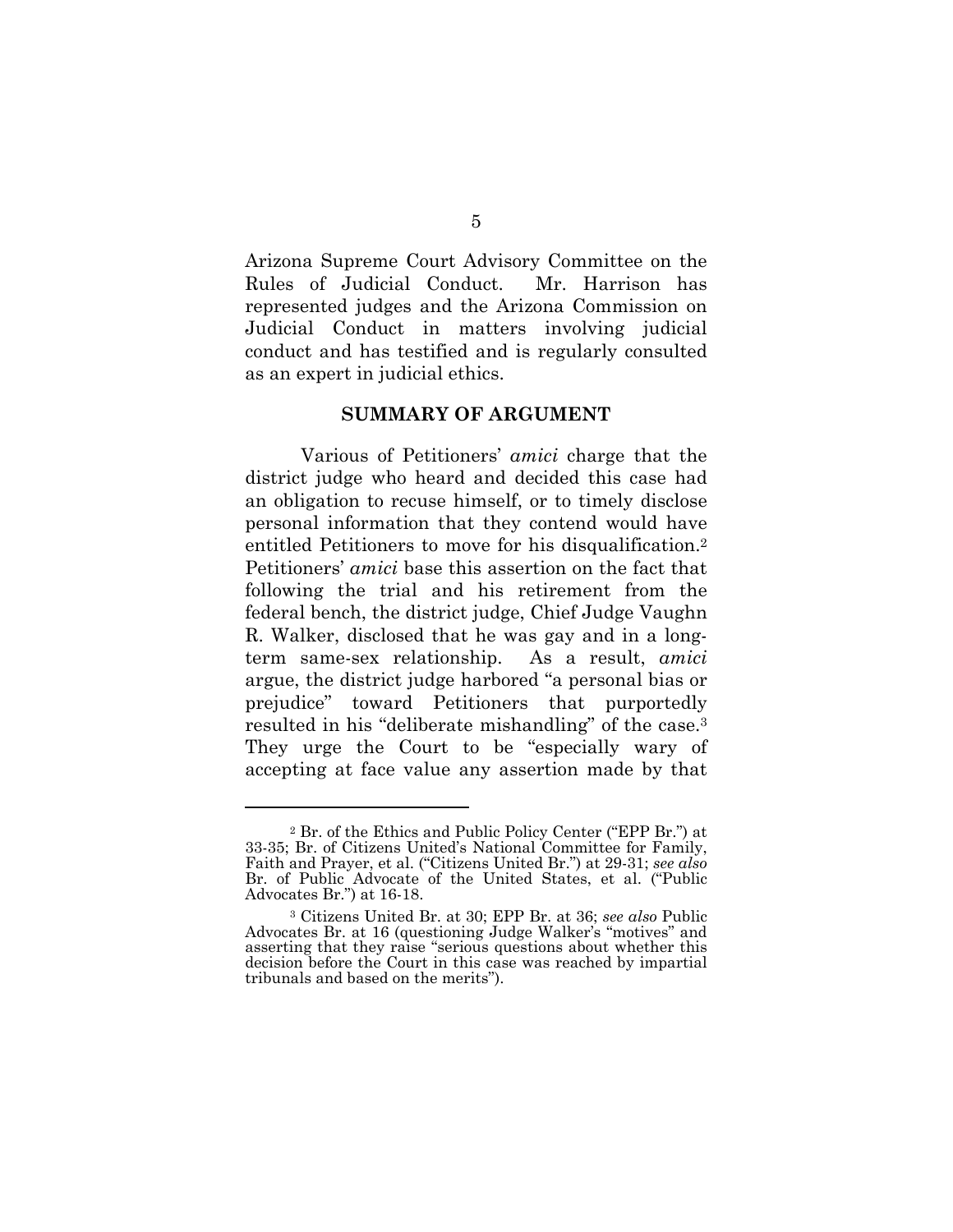judge."<sup>4</sup> And they go further still, arguing that the district judge`s failure to recuse himself constituted judicial "impropriety" so profound as to warrant this Court's exercise of its "supervisory power" to overturn the district court`s decision.5

Charges as extraordinary as these, directed at a respected retired chief judge of a federal district court, should not go unanswered, particularly in a case of this magnitude. The procedural history of the issue is this. Although the fact of the district judge`s sexual orientation was publicly reported at least as early as February 2010, Petitioners waited to raise the issue until April 2011—more than a year after the district court had entered judgment following trial, and four months after Petitioners first argued their appeal from that judgment before the Court of Appeals. Only then did Petitioners file a motion to vacate the district court`s judgment, arguing that Judge Walker should have recused because he was gay and in a committed same-sex relationship.

Chief Judge Ware, to whom the case was reassigned following Judge Walker`s retirement, denied Petitioners` motion in a lengthy and thoughtful written opinion. *Perry v. Schwarzenegger*, 790 F. Supp. 2d 1119 (N.D. Cal. 2011). Petitioners appealed to the Court of Appeals, which consolidated the appeal from the order denying the motion to vacate the judgment with the appeal on the merits.

l

<sup>4</sup> EPP Br. at 2.

<sup>5</sup> EPP Br. at 2; Citizens United Br. at 28-29.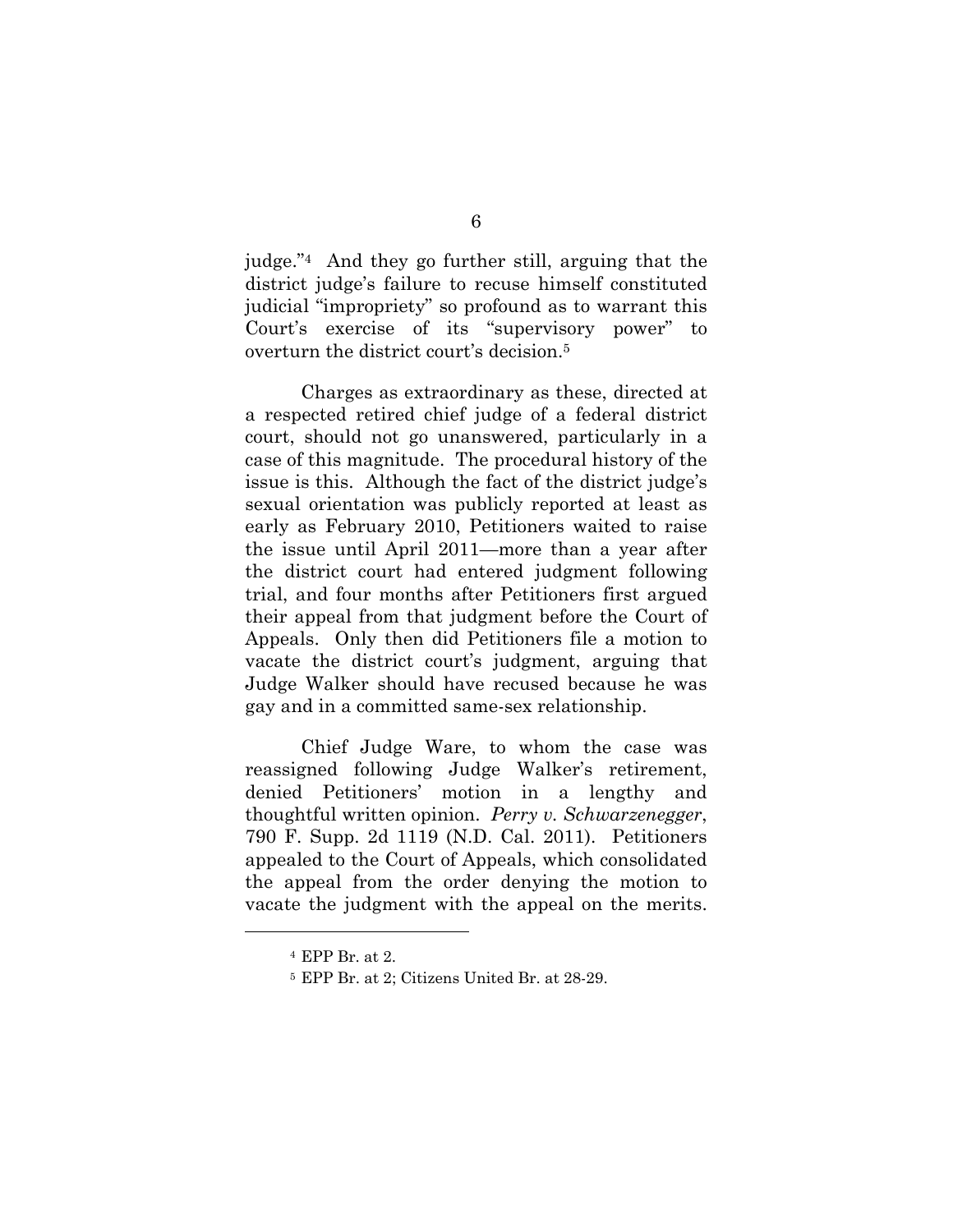The Court of Appeals affirmed the order denying the motion to vacate, agreeing that "Chief Judge Walker" had no obligation to recuse himself under either  $\S$  455(b)(4) or  $\S$  455(a) or to disclose any potential conflict.j *Perry v. Brown*, 671 F.3d 1052, 1095 (9th Cir. 2012). As the court explained,

> the fact that a judge could be affected by the outcome of a proceeding[,] in the same way that other members of the general public would be affected, is not a basis for either recusal or disqualification under Section 455(b)(4). Nor could it possibly be "reasonable to" presume," for the purposes of  $\S$  455(a), that a judge is incapable of making an impartial decision about the constitutionality of a law, solely because, as a citizen, the judge could be affected by the proceeding.

*Id.* at 1095-96 (citations and internal quotations omitted). Indeed, the court observed, "[t]o hold otherwise would demonstrate a lack of respect for the integrity of our federal courts." *Id.* at 1096. All three members of the panel joined in the holding. *See id.* at 1096-97 (Smith, J., concurring in part and dissenting in part) (agreeing with majority`s decision on motion to vacate judgment).

Petitioners could have sought review of that ruling in their petition for certiorari. But they did not. Nor did this Court mention it in its order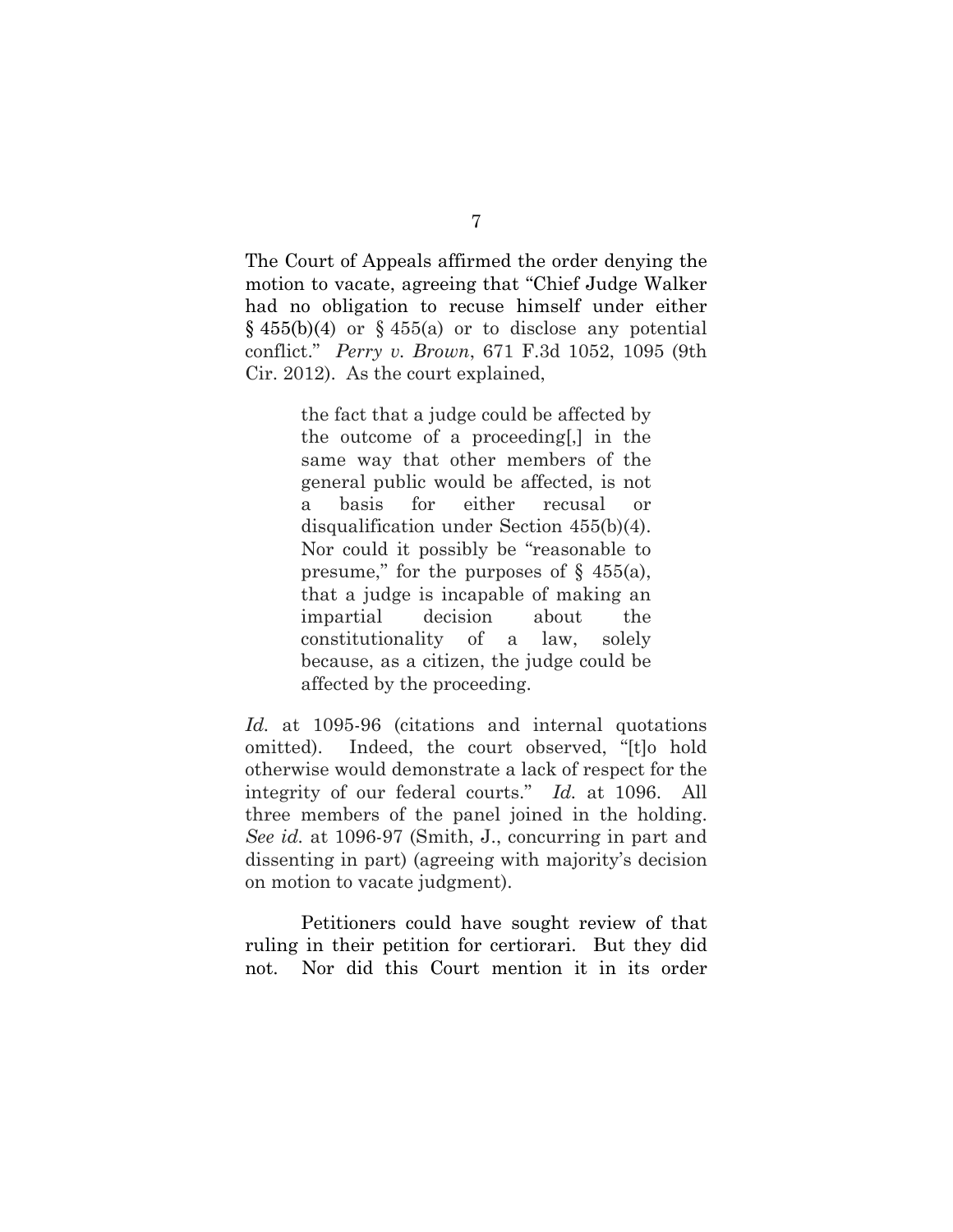granting certiorari, which directed the parties to brief and argue the additional question of Petitioners` standing. Nor, finally, did Petitioners raise the matter in their brief on the merits. The issue therefore is not properly before the Court under Rule 14.1(a), which provides that " $[0]$ nly the questions set out in the petition, or fairly included therein, will be considered by the Court." Amici's attack on the district judge has no proper place in this Court`s consideration of the grave and important issues before it. *See* Part I, *infra*.

Even though not before the Court, Petitioners` *amici*`s charges are so incongruent with established standards of judicial ethics as to demand a response. Neither the district judge`s status as a gay man, nor his long-term same-sex relationship, constituted a substantial non-pecuniary "interest" in the outcome of the litigation within the meaning of 28 U.S.C. § 455(b)(4). Nor did Petitioners` or their *amici*`s speculation—and it remains just that—about the possibility that the district judge may have been interested some day in marrying his partner (and doing so in California rather than another jurisdiction permitting same-sex marriage) give rise to any duty on his part to disclose either his status or details of his private life. The apparent stance of some *amici* that a judge`s personal status or characteristics—whether race, gender, ethnicity, sexual orientation, or marital status—may alone constitute grounds for reasonably questioning the judge`s impartiality is repugnant, and long ago was correctly and conclusively rejected by the courts.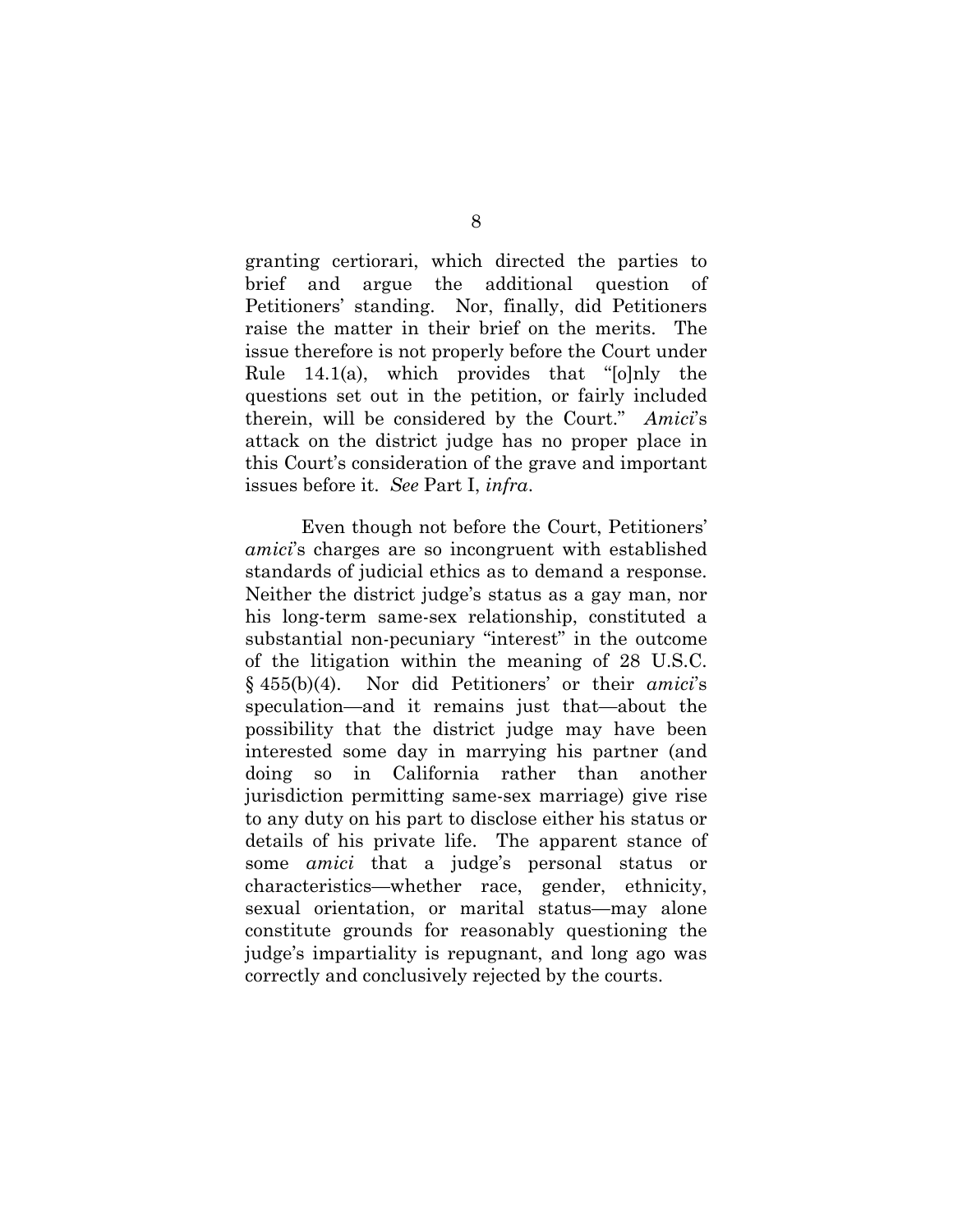*Amici's* attempt to broaden recusal doctrine would also render unworkable a body of rules that must be readily understood and applied. Recusal is serious business, and judges must know the standards by which this extreme measure is triggered—and, as here, when it is not. *Amici* do not indicate how "long-term" or "committed" a same-sex relationship must be to warrant disclosure and disqualification. So amorphous and undefined a recusal principle cannot be countenanced—which may explain why *amici* offer not a single salient authority or precedent for their novel proposition. *See* Part II, *infra*.

Separately, and raised for the first time at this stage of the proceedings, some *amici* encourage this Court to consider the propriety of Judge Reinhardt`s service on the panel for the Ninth Circuit Court of Appeals. This question, like that regarding Judge Walker, is not properly before this Court, and serves only to distract from the important issues actually presented.

It also misconstrues recusal doctrine. In a case about marriage, Judge Reinhardt is faulted in effect for his own marriage. *Amici* claim that he is disqualified not because of his own actions or views but rather those of his spouse, Ramona Ripston. Ms. Ripston served as Executive Director of the American Civil Liberties Union of Southern California, and she publicly expressed her views on Proposition 8 and this matter. Neither that affiliation, nor those views, are "interests" as envisioned by 28 U.S.C.  $\&$  455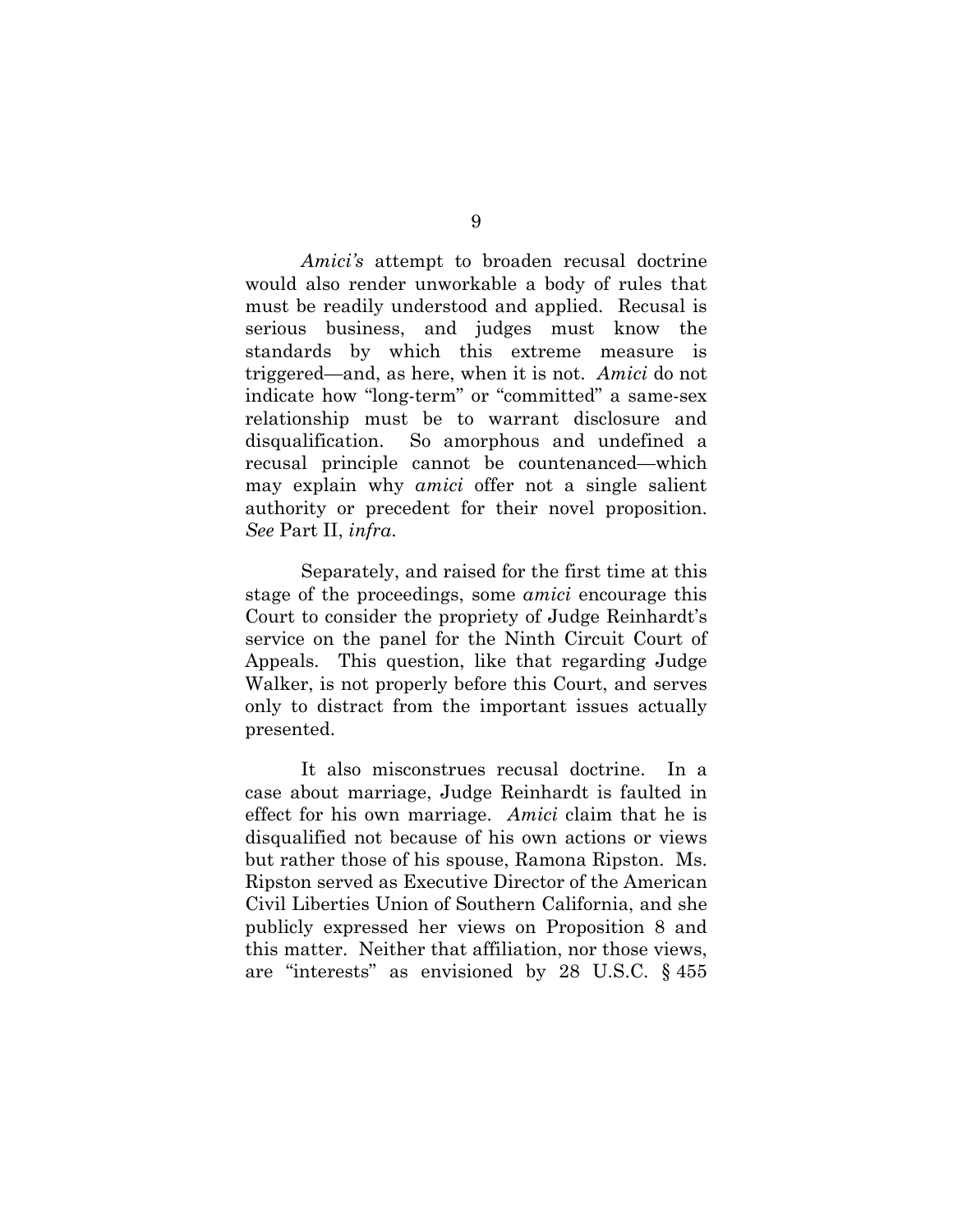warranting Judge Reinhardt`s recusal. Nor is her meeting with a portion of the potential legal team during the early assessment stage of filing the lawsuit that would ultimately become this case. Ms. Ripston, who is not a lawyer, never appeared as counsel for a party in this case, and the organization she led merely appeared as an *amicus curiae* in the district court and not at all in the Court of Appeals. A century ago, notions like those advanced against Judge Reinhardt might have resonated (although wrongfully so). In this day and age, however, a spouse`s views and actions, however passionately held and discharged, are not imputed to her spouse, and Judge Reinhardt is not presumed to be the reservoir and carrier of his wife`s beliefs. Judge Reinhardt was faithful to his oath in sitting on the Ninth Circuit panel that heard the *Perry v. Schwarzenegger* appeal. *See* Part III, *infra*.

#### **ARGUMENT**

### **I.** *AMICI***;S CLAIM THAT THE DISTRICT JUDGE AND ONE OF THE APPELLATE JUDGES WERE REQUIRED TO RECUSE IS NOT PROPERLY PRESENTED.**

As a threshold matter, Petitioners` *amici*`s attack on the district judge and one of the appellate judges who heard the matter below is outside the scope of the issues that the Court granted certiorari to decide.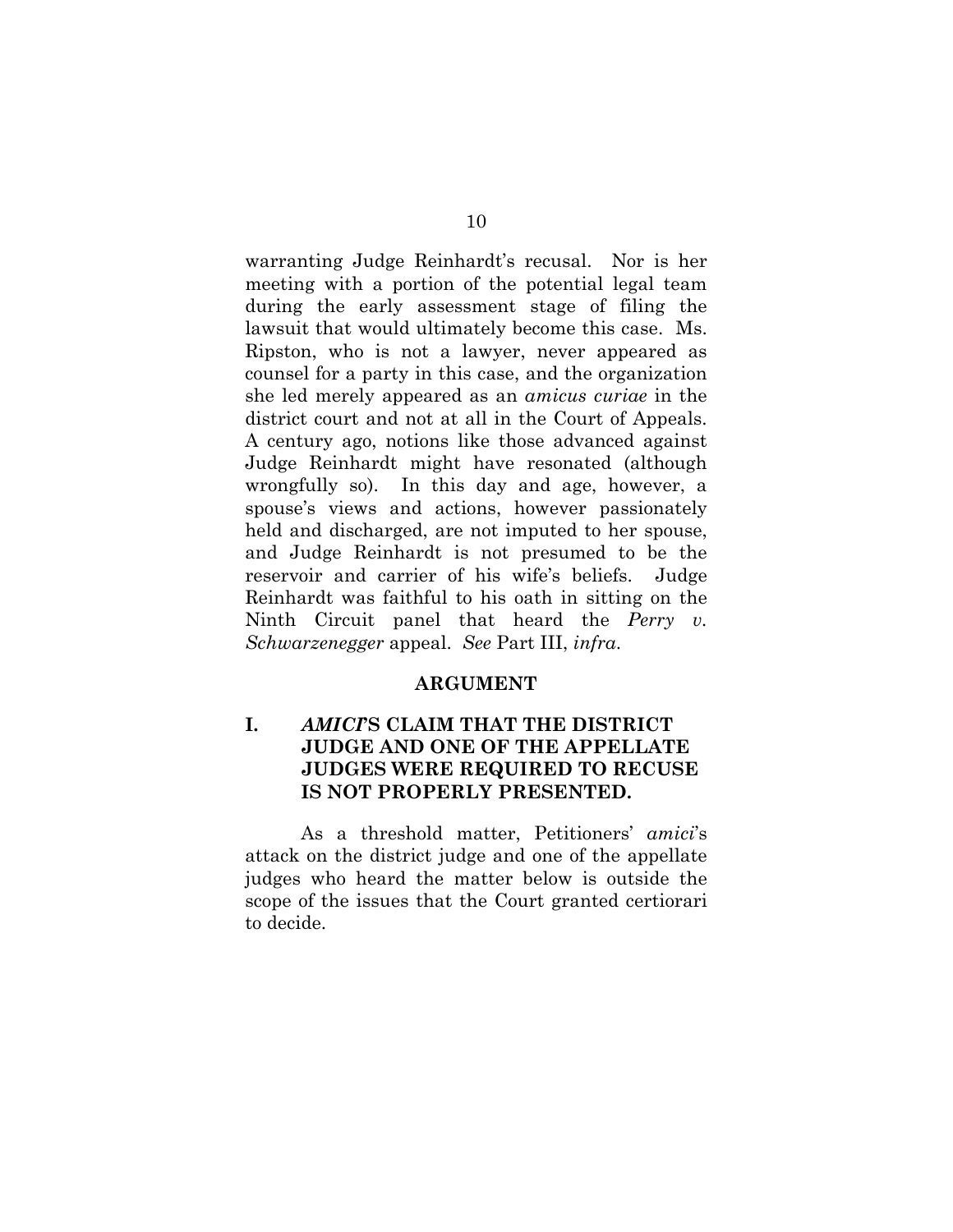Rule 14.1(a) of the Court`s Rules provides that "[o]nly the questions set out in the petition, or fairly included therein, will be considered by the Court." An issue is not "fairly included" if it is "distinct, both analytically and factually," from the question presented in the petition for certiorari. *Izumi Seimitsu Kogyo Kabushiki Kaisha v. U. S. Philips Corp.*, 510 U.S. 27, 32 (1993) (per curiam). Even if an issue is "related" to the one presented in the petition, or "complementary" to that issue, it is not ifairly included therein.j *Yee v. Escondido*, 503 U.S. 519, 537 (1992) (emphasis omitted).

As the Court has explained, Rule 14.1(a) "serves two important and related purposes." *Id.* at 535. *First*, it provides respondent with notice of the grounds upon which petitioner seeks certiorari, enabling the respondent to argue whether those grounds are worthy of review, and thereby relieving respondent of "unnecessary litigation on the merits and the burden of opposing certiorari on unpresented questions." *Id.* at 535-36.

*Second*, Rule 14.1(a) "assists the Court in selecting the cases in which certiorari will be granted." *Id.* at 536. To expend and direct its resources efficiently, the Court grants certiorari only in "those cases that will enable [it] to resolve particularly important questions." *Id.* Were the Court

> routinely to entertain questions not presented in the petition for certiorari,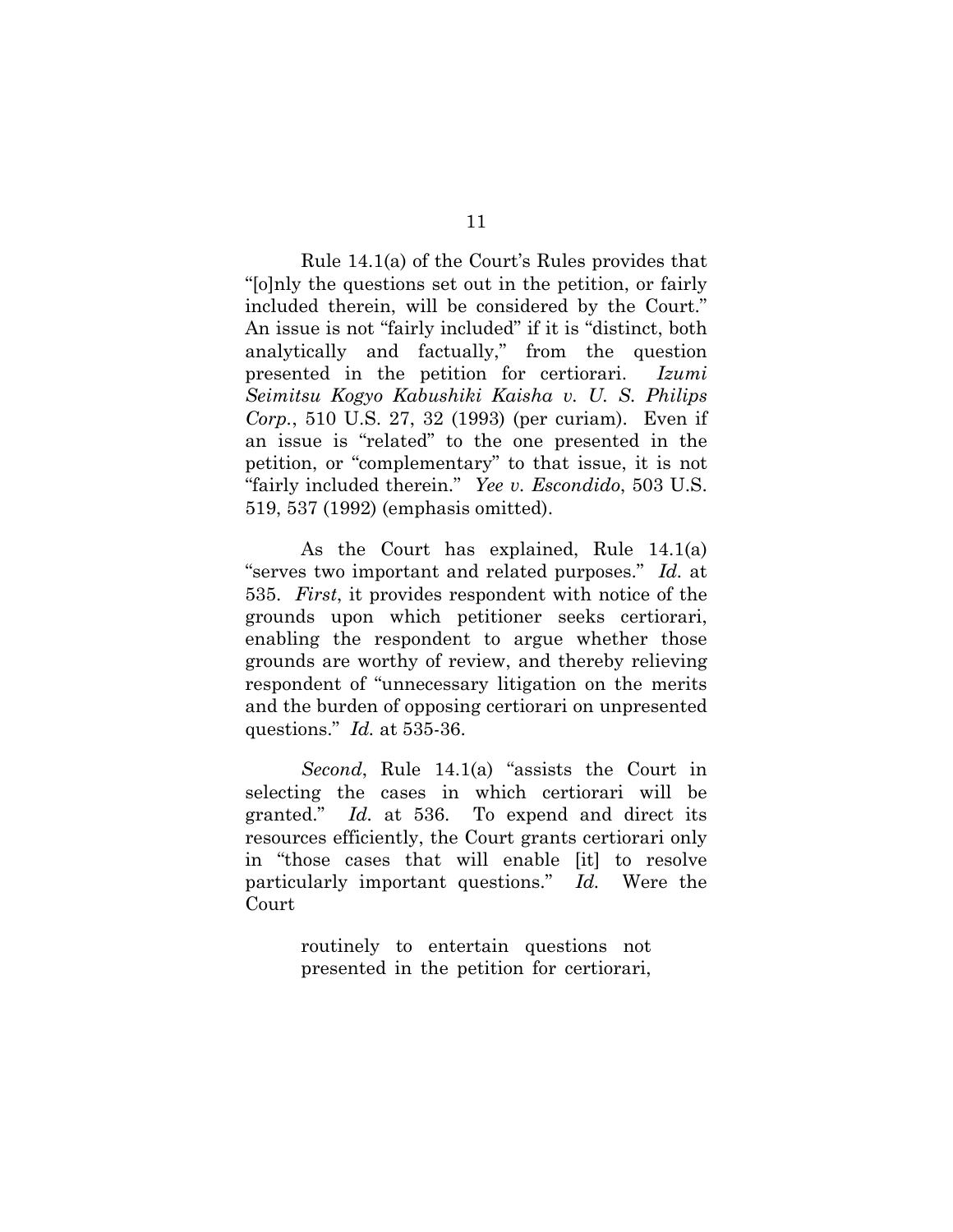much of this efficiency would vanish, as parties who feared an inability to prevail on the question presented would be encouraged to fill their limited briefing space and argument time with discussion of issues other than the one on which certiorari was granted.

*Id.*

The Court's "faithful application of Rule  $14.1(a)$ " helps ensure that it is not "tempted to engage in ill-considered decisions of questions not presented in the petition." *Izumi Seimitsu Kogyo Kabushiki Kaisha*, 510 U.S. at 34. It also serves to "inform those who seek review here that we continue to strongly 'disapprove the practice of smuggling additional questions into a case after we grant certiorari.`j *Id.* (quoting *Irvine v. California*, 347 U.S. 128, 129 (1954) (plurality opinion of Jackson, J.)).

For these reasons, Rule 14.1(a) creates a "heavy presumption" against the Court considering any point not fairly included in the questions presented in the petition for certiorari. *Id.* at 32. To this end, this Court has stated on "numerous" occasions" that it will disregard Rule  $14.1(a)$  and consider issues not raised in the petition "only in the most exceptional cases." *Id.* (citations and internal quotations omitted).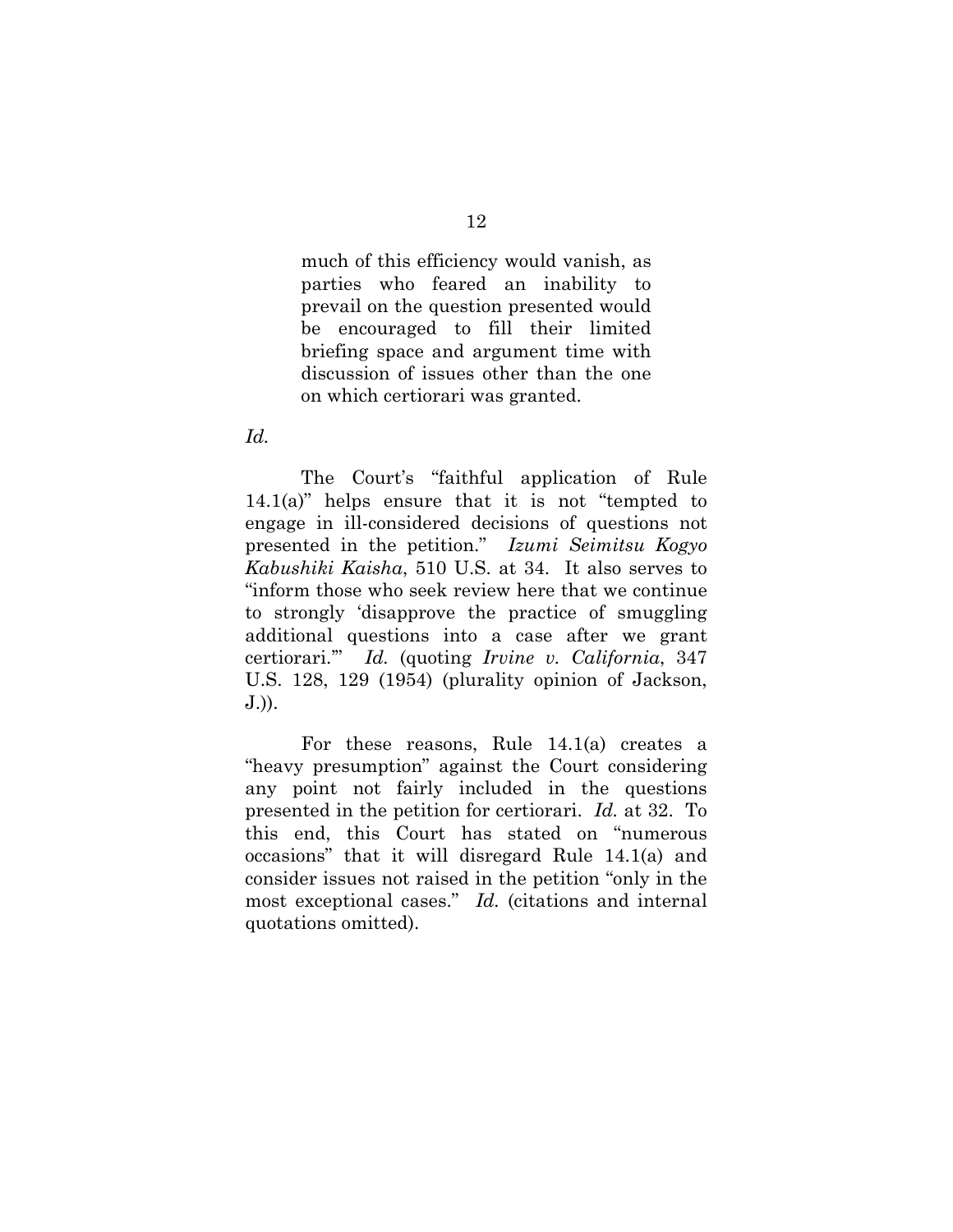Here, *amici* belatedly seek to inject into this appeal issues of judicial recusal that Petitioners did not raise in their petition and that are not "fairly" included" in either of the issues presented in this case. The petition for certiorari presents a single question: "Whether the Equal Protection Clause of the Fourteenth Amendment prohibits the State of California from defining marriage as the union of a man and a woman." $6$  In its order granting the petition, the Court specified a second issue: iWhether petitioners have standing under Article III,  $§$  2 of the Constitution in this case." Whether either judge in question should have recused himself is not remotely included in those issues. Petitioners—who unsuccessfully raised these issues of recusal below might have altered this equation by raising recusal in their petition for certiorari, but chose not to do so. This Court likewise could have directed the parties to address the issue, but it likewise did not do so.

Under this Court`s longstanding application of Rule 14.1(a), the recusal issue *amici* advance is not properly before the Court.

 $\overline{a}$ 

<sup>6</sup> Contrary to *amicus* Citizens United`s suggestion (Citizens United Br. at 32), "the fact that [petitioner] discussed this issue in the text of [his] petition for certiorari does not bring it before us. Rule  $14.1(a)$  requires that a subsidiary question be fairly included in the *question presented* for our review." *Wood v. Allen*, 130 S. Ct. 841, 851 (2010) (citation and internal quotation omitted).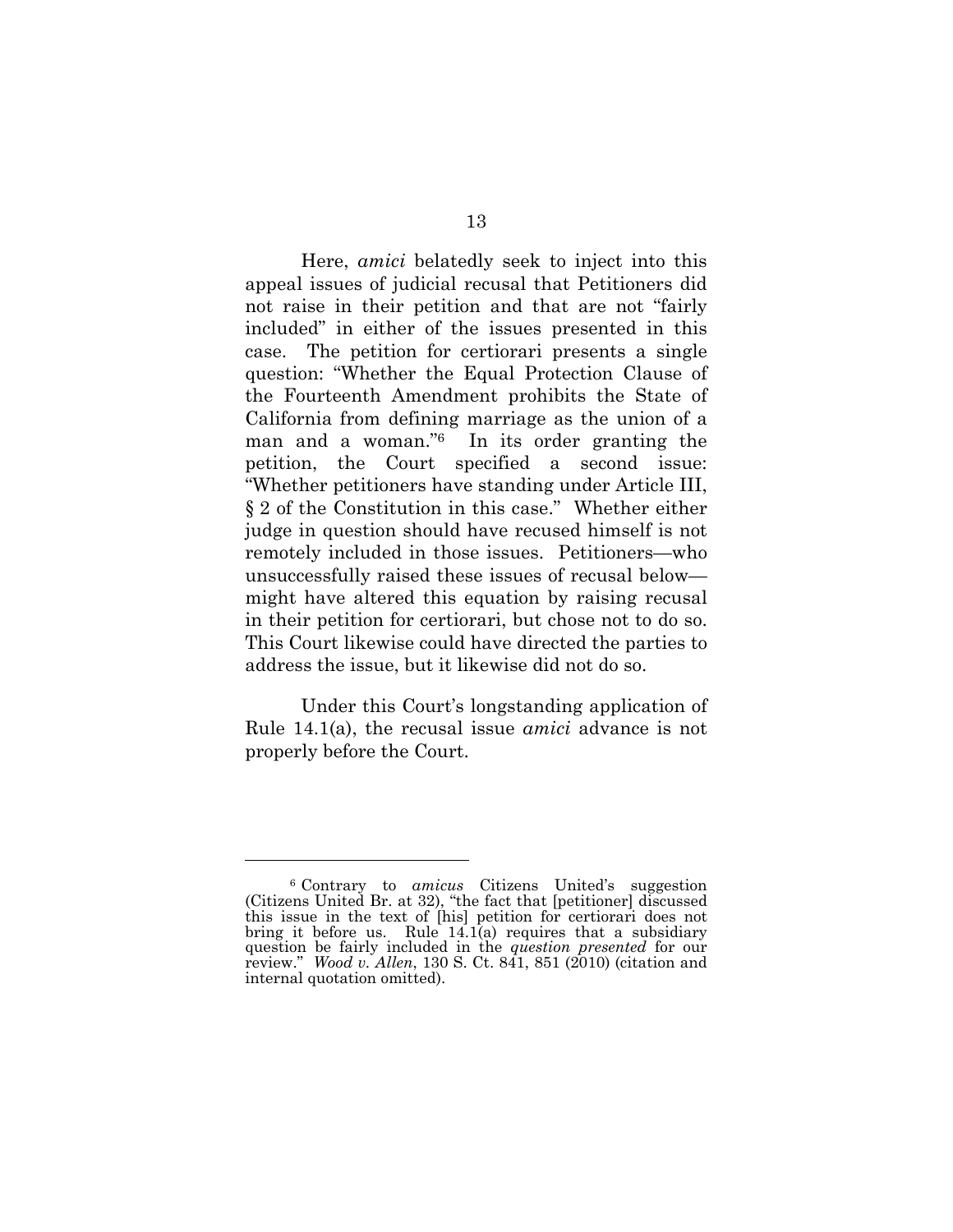### **II. THE DISTRICT JUDGE WAS NOT REQUIRED TO RECUSE.**

Petitioners` *amici* resurrect Petitioners` arguments below that the district judge was required to recuse himself on two separate grounds, arguing that his sexual orientation and long-term same-sex relationship constituted substantial non-pecuniary interests in the outcome of the case sufficient to require recusal, 28 U.S.C.  $\S$  455(b)(4), and would have led a reasonable person to question his impartiality. *Id.* at  $\S$  455(a).<sup>7</sup> The courts below correctly rejected both arguments, as courts before them have done in comparable circumstances.

## **A. The District Judge Had No Personal Interest In The Litigation Requiring Disqualification Under Section 455(b)(4).**

Section 455(b)(4) requires recusal where a judge knows he has an actual, substantial interest in the outcome of the litigation. 28 U.S.C.  $\S$  455(b)(4) (requiring recusal if a judge "knows that he, individually or as a fiduciary, or his spouse or minor child residing in his household, has a financial interest in the subject matter in controversy or in a party to the proceeding, or any other interest that could be substantially affected by the outcome of the proceeding"). By its plain terms, this provision requires both the existence of a personal interest on

 $\overline{a}$ 

<sup>7</sup> EPP Br. at 34-35.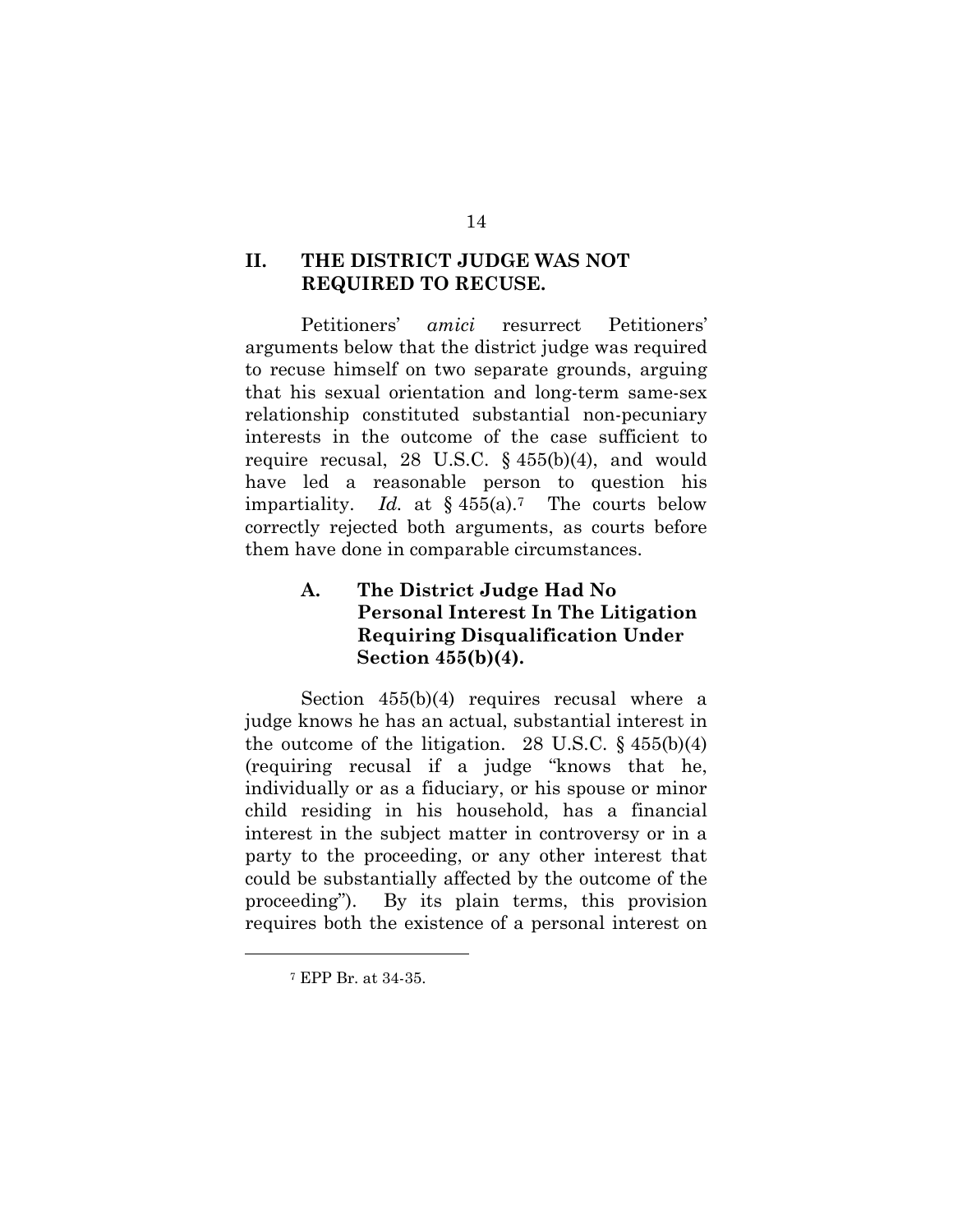the judge`s part in the outcome of the litigation, and the judge`s actual knowledge of that interest. *See Liteky v. United States*, 510 U.S. 540, 553 & n.2 (1994). *Amici*`s contention that the district court was required to recuse himself under this provision misapprehends the rule.

At the outset, neither the district judge`s sexual orientation nor the fact of his same-sex relationship constituted a substantial non-pecuniary "interest" that could be affected by the outcome of the case before him. Section 455(b)(4) does not require recusal of judges who share a generalized interest with the public in securing widely shared constitutional or other rights. As the Court of Appeals explained, "the fact that a judge 'could be affected by the outcome of a proceeding[,] in the same way that other members of the general public would be affected, is not a basis for either recusal or disqualification under Section  $455(b)(4)$ ." *Perry v. Brown*, 671 F.3d at 1095-96 (citations omitted).

This Court`s decision in *Aetna Life Insurance Co. v. Lavoie*, 475 U.S. 813 (1986), while decided under the Due Process Clause rather than under Section 455, illustrates the distinction between a specific individualized interest in the outcome of litigation sufficient to require recusal and a speculative, generalized interest such as that involved here. There, the Court held that a justice of the Alabama Supreme Court violated a litigant`s due process rights by failing to recuse in an insurance bad faith refusal-to-pay case where, at the time the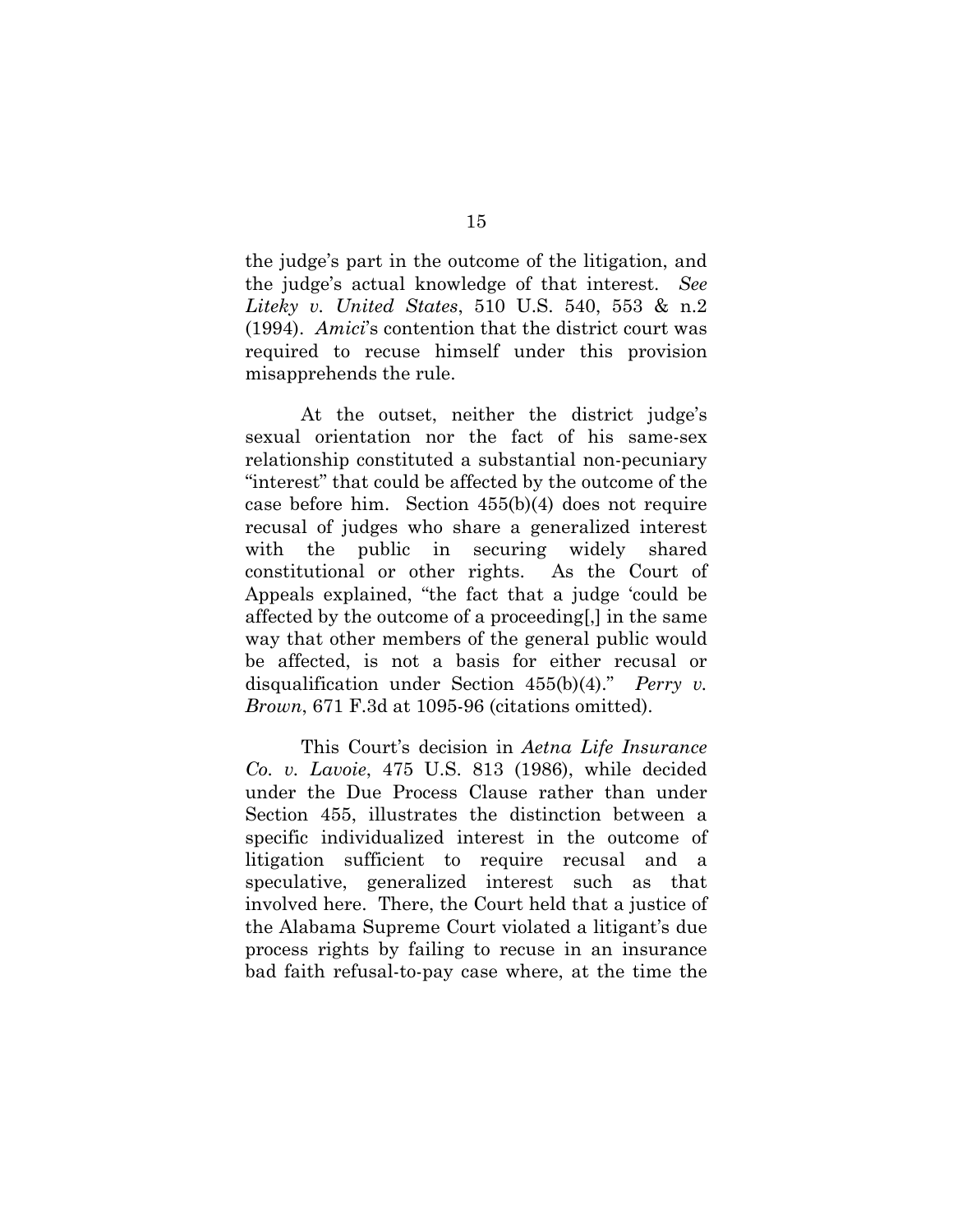justice cast the deciding vote and authored the court`s opinion, he had pending at least one very similar bad faith lawsuit against an insurer in another Alabama court; thus, his opinion for the Alabama Supreme Court had "the clear and immediate effect of enhancing both the legal status and the settlement value of his own case." *Id.* at 824. As such, his interest in the case was "direct, personal, substantial, and pecuniary." *Id.* (citations, alterations, and internal quotations omitted). In contrast, however, any interest the other justices may have had, as prospective members of the first justice's putative class action, was "clearly highly speculative and contingent," and did not require their recusal. *Id.* at 826-27.

Similarly, the lower federal courts consistently have held that "where federal judges have possessed speculative [non-pecuniary] interests as members of large groups . . . these interests [are] too attenuated to warrant disqualification" under  $\S$  455(b)(4). *United States v. Alabama*, 828 F.2d 1532, 1541-42 (11th Cir. 1987) (per curiam), *superseded by statute on other grounds*, Civil Rights Restoration Act of 1987, Pub. L. No. 100-259, § 6, 102 Stat. 28, 31. For example, a black judge in Alabama cannot be disqualified from a case challenging racial discrimination in the state`s public colleges, even though the judge`s children are members of the plaintiff putative class and share a personal interest in the outcome of the litigation, because "[a]ny potential interest" they have "is shared by all young black Alabamians." *Id.* at 1541. Likewise, a black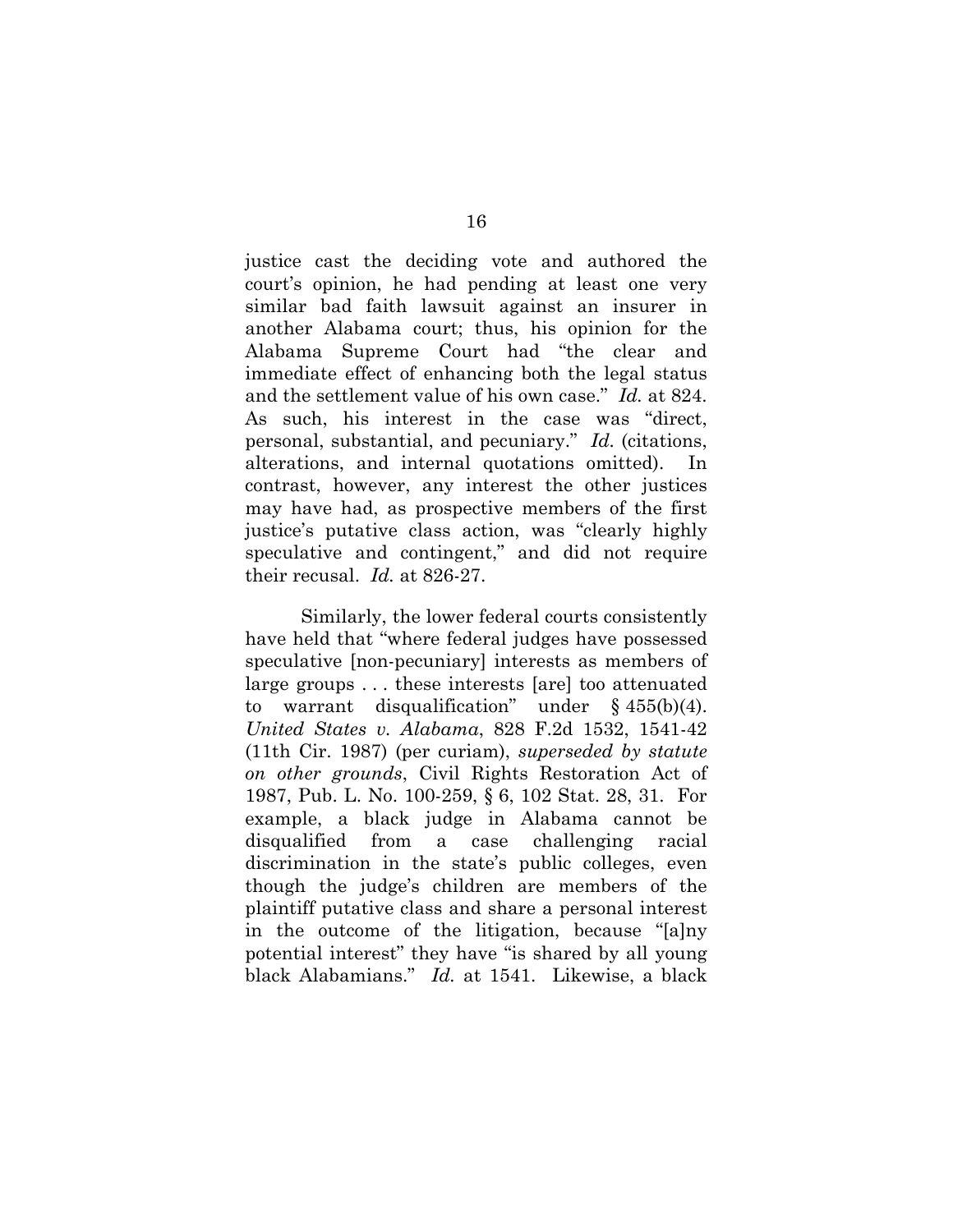judge does not recuse from a voting rights class action in which the judge is a member of the class, since the judge "has no greater or lesser an interest than any other federal judge who votes" in the affected city. *In re Houston*, 745 F.2d 925, 930 (5th Cir. 1984).

This authority speaks directly and forcefully to *amici*'s argument that "[b]y taking part in the case, then-judge Walker was . . . deciding whether Proposition 8 would bar him and his same-sex partner from marrying." EPP Br. at 34. While Judge Walker may have had in common with the public a generalized interest that all persons, regardless of their sexual orientation, be allowed to exercise the fundamental right to marry, he had no greater or lesser an interest in that issue than any other federal judge. Petitioners themselves concede in this Court that "[r]edefining marriage would affect not only same-sex couples *but all members of society*." Pet. Br. at 14 (emphasis added). Interests shared by "all members of society" do not warrant recusal.

A contrary ruling "would be an offensive precedent against judges who are members of minority groups." *In re Houston*, 745 F.2d at 930 (footnote omitted). Indeed, *amici*`s contention that the district judge should have recused "would come dangerously close to holding that minority judges must disqualify themselves from all major civil rights actions.j *Alabama*, 828 F.2d at 1542; *see also Perry*, 790 F. Supp. 2d at 1125 ("Requiring recusal because a court issued an injunction that could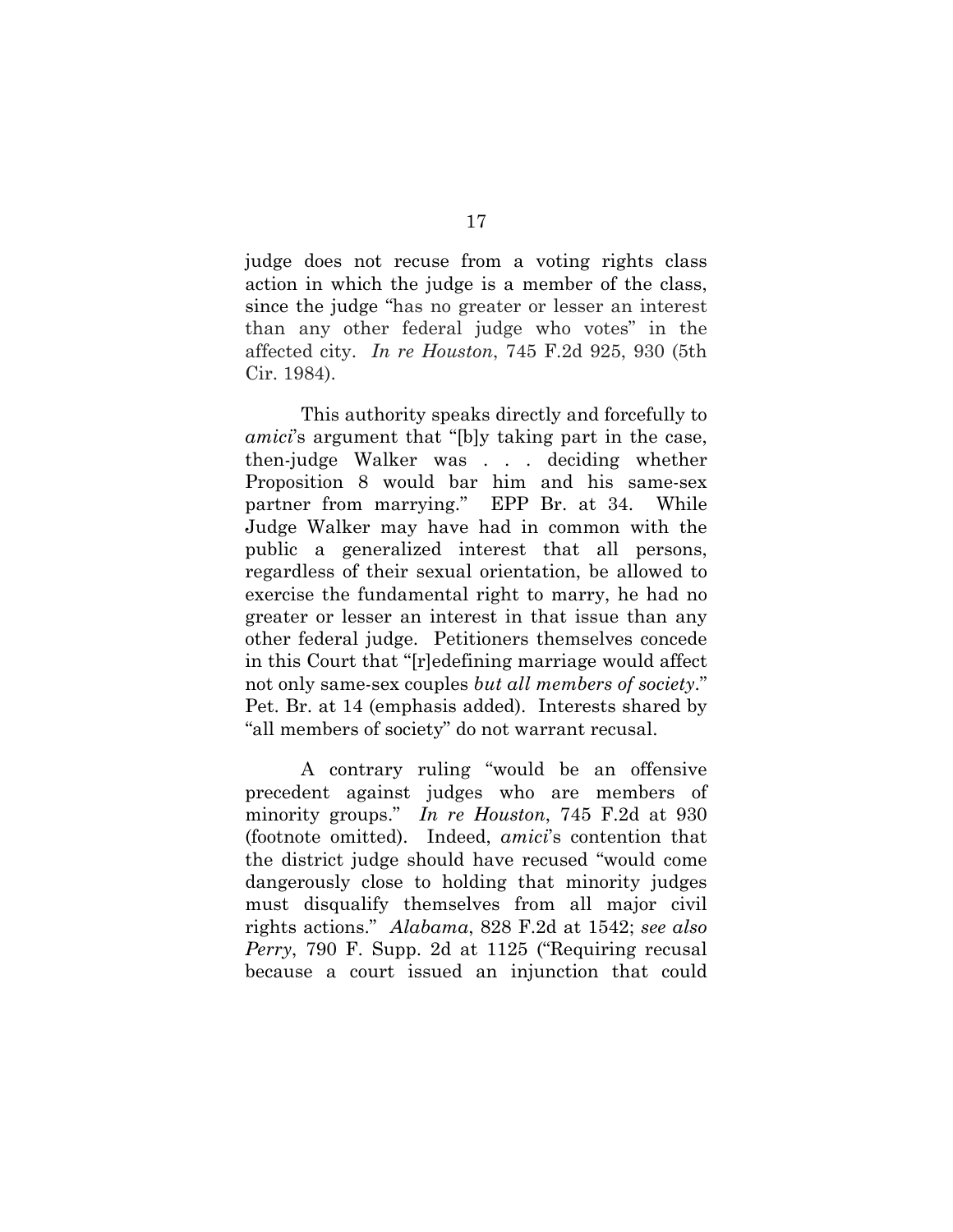provide some speculative future benefit to the presiding judge solely on the basis of the fact that the judge belongs to the class against whom the unconstitutional law was directed would lead to a Section 455(b)(4) standard that required recusal of minority judges in most, if not all, civil rights cases.").

Not only would such an outcome be socially and morally intolerable, it would contradict the presumption of integrity and impartiality to which all judges are entitled. *Withrow v. Larkin*, 421 U.S.  $35, 47$   $(1975)$  (there is a "presumption of honesty and integrity in those serving as adjudicators"). As Senior Judge Winter of the Second Circuit observed,

> A suggestion that a judge cannot administer the law fairly because of the judge`s racial and ethnic heritage is extremely serious and should not be made without a factual foundation going well beyond the judge`s membership in a particular racial or ethnic group. Such an accusation is a charge that the judge is racially or ethnically biased and is violating the judge`s oath of office.

*MacDraw, Inc. v. CIT Group Equip. Fin., Inc.*, 138 F.3d 33, 37 (2d Cir. 1998) (affirming imposition of sanctions on counsel for calling district judge`s impartiality into question based on his being Asian-American); *see also Pennsylvania v. Local Union 542,*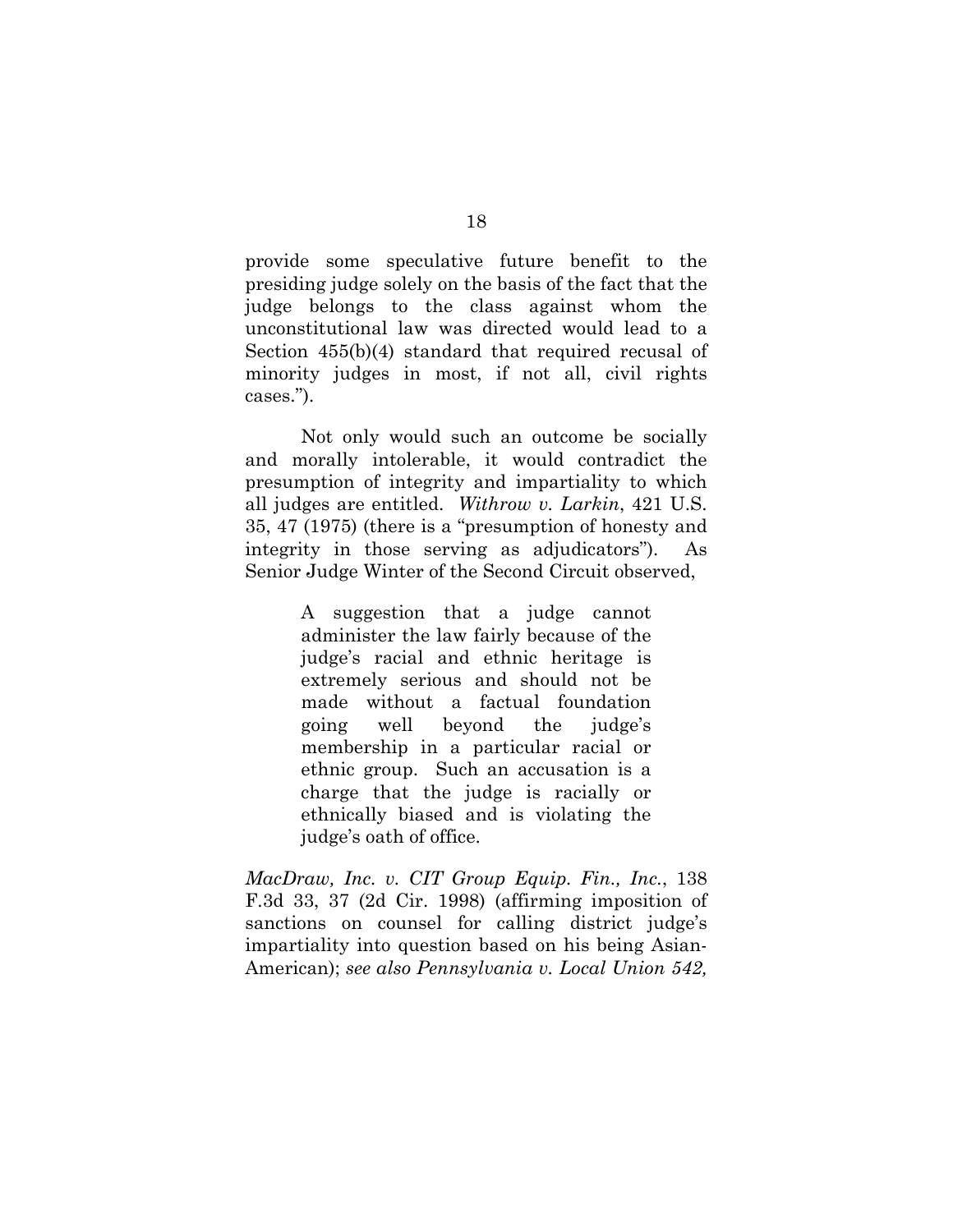*Int'l Union of Operating Eng'rs*, 388 F. Supp. 155 (E.D. Pa. 1974) (opinion of Higginbotham, J. denying defendant`s motion to disqualify him in a race discrimination class action on the basis of his race).

The same reasoning applies to a judge`s sexual orientation. Judge Walker`s orientation, and samesex relationship, no more give rise to a substantial non-pecuniary "interest" in the outcome of the litigation than would the race, ethnicity, or religion of a judge hearing a case that happened to involve one of those broad topics, or litigants sharing such a characteristic.8 *Cf. Caperton v. AT Massey Coal Co., Inc.*, 556 U.S. 868, 892-93 (2009) (Roberts, C.J., dissenting) ("In any given case, there are a number of factors that could give rise to a 'probability' or 'appearance' of bias: friendship with a party or lawyer, prior employment experience, membership in clubs or associations, prior speeches and writings, religious affiliation, and countless other considerations. We have never held that the Due Process Clause requires recusal for any of these reasons, even though they could be viewed as presenting a 'probability of bias.").

 $\overline{a}$ 

<sup>&</sup>lt;sup>8</sup> *Amicus* protests that this is a "red-herring objection," insisting that its argument "does not imply broader disqualification obligations for other judges in different circumstances." EPP Br. at 35. However, it fails to offer any meaningful distinction between its claim that the district judge should have recused because of his sexual orientation and claims that other judges were disqualified because of their race, ethnicity, or religion.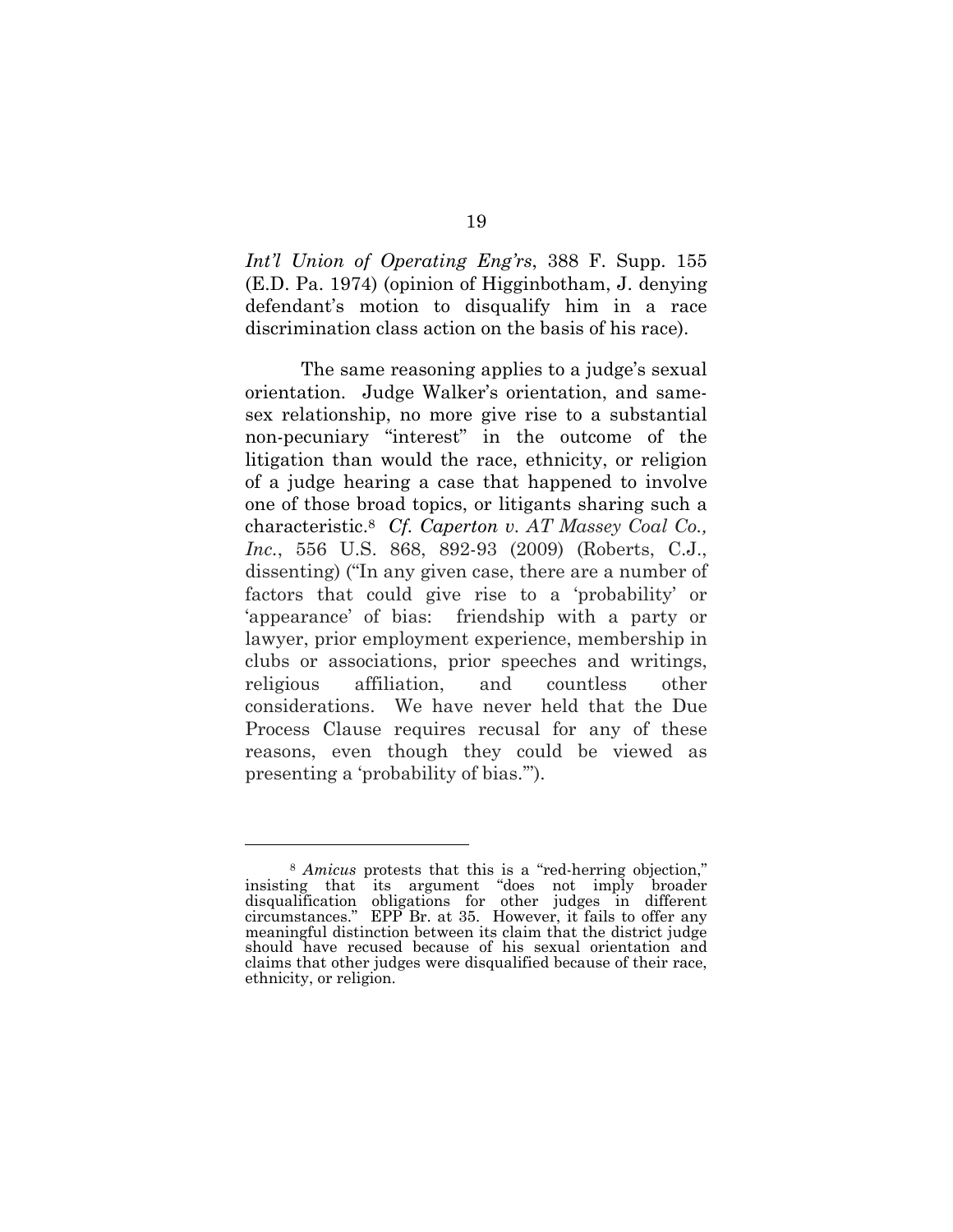Perhaps recognizing that a judge`s sexual orientation alone cannot warrant recusal, some *amici* pivot, and focus instead on Judge Walker`s failure to disclose whether he wished to marry his same-sex partner. EPP Br. at 34 (asserting that Judge Walker had a "legal duty to disclose all the relevant facts" bearing on the question of disqualification". But there can be no duty to disclose personal characteristics that cannot properly serve as the basis for a disqualification motion. "The ordinary standards of conduct of the legal profession reflect judgments about the likelihood of actual impropriety in a particular case. Unless the conduct is substantially out of the ordinary, it is unnecessary to pursue the further question whether the conduct presents the appearance of impropriety  $\dots$ ." *U.S. v. Murphy*, 768 F.2d 1518, 1537 (7th Cir. 1985); *see also U.S. v. Salerno*, No. 98 C 3980, 2000 WL 821713, at  $*4$  (N.D. Ill. June 23, 2000) ("The judge ... must first believe that a reasonable question exists regarding her impartiality before making a disclosure on the record.j) (citing *Murphy*, 768 F.2d at 1537).

Amicus contends conditionally that "*if* Judge" Walker had such an interest [in marrying his samesex partner]," that would have constituted a nonfinancial interest that would have warranted his disqualification. EPP Br. at 34 (emphasis added); *id.* at 35 (arguing that duty to disqualify "possibly" flowed from § 455(b)(4)). Notably, *amicus* offers no *evidence* to support its conjecture that the district judge *did*, in fact, have any such interest. As discussed below, such bare speculation falls far short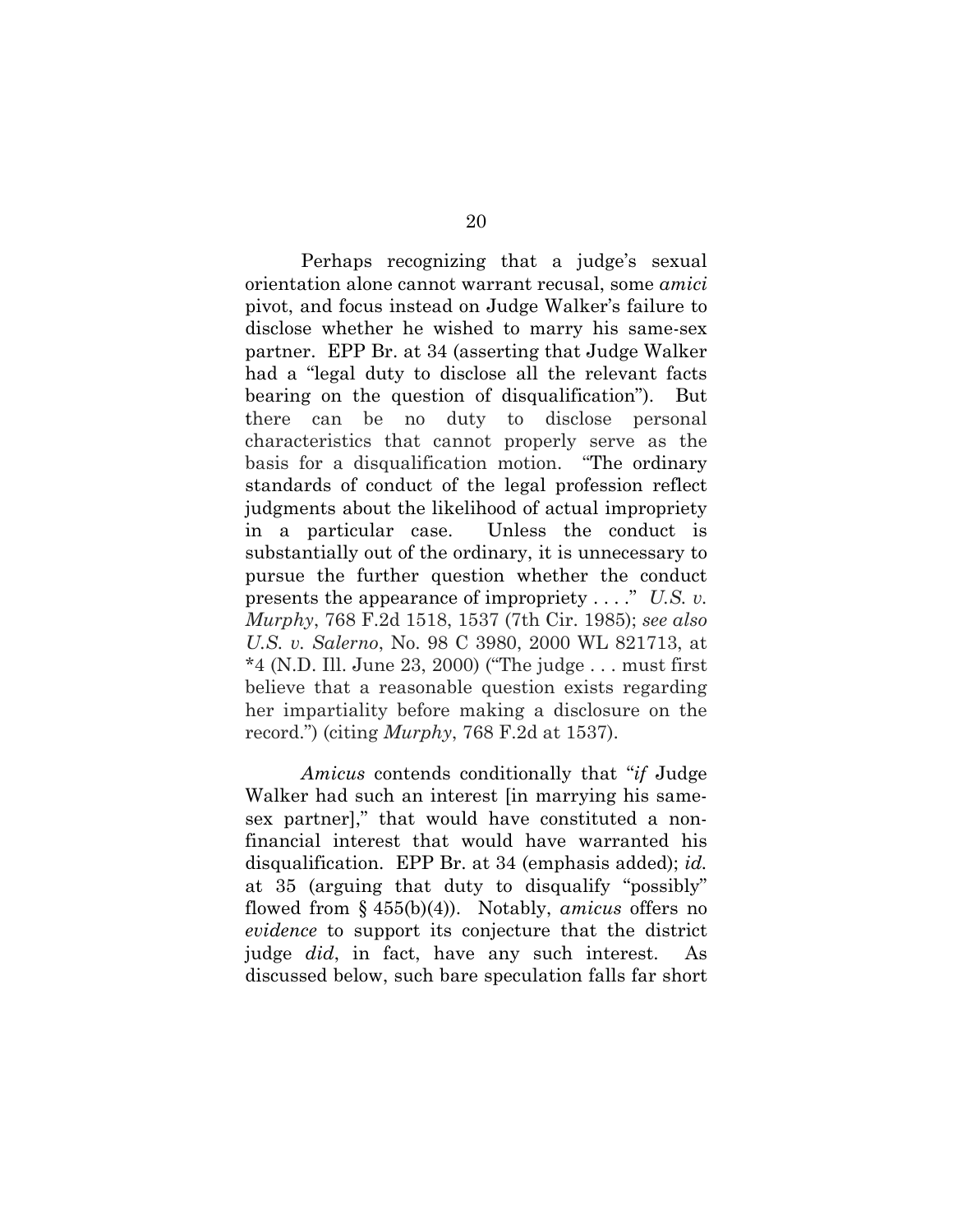of the showing necessary to mandate disqualification, and, if indulged, would turn recusal doctrine into an unworkable morass.

### **B. No Reasonable Person Could Question The District Judge;s Impartiality So As To Require Recusal Under Section 455(a).**

Section  $455(a)$  provides that "[a]ny justice, judge, or magistrate judge of the United States shall disqualify himself in any proceeding in which his impartiality might reasonably be questioned." Recusal is appropriate under this section only if there is an *objective* likelihood of bias. *Liteky v. United States*, 510 U.S. 540, 548, 553 n.2 (1994) (emphasizing that subsection (a) requires facts to be evaluated on an objective basis and deals with the objective appearance of partiality); *id.* at 564 ("Disqualification is required if an objective observer would entertain reasonable questions about the judge`s impartiality. If a judge`s attitude or state of mind leads a detached observer to conclude that a fair and impartial hearing is unlikely, the judge must be disqualified.") (Kennedy, J., concurring).

A "high threshold" governs § 455(a). *Id.* at 558 ("[U]nder  $\S$  455(a), a judge should be disqualified only if it appears that he or she harbors an aversion, hostility or disposition of a kind that a fair-minded person could not set aside when judging the dispute.") (Kennedy, J., concurring). The test turns on the actual facts and circumstances in context, not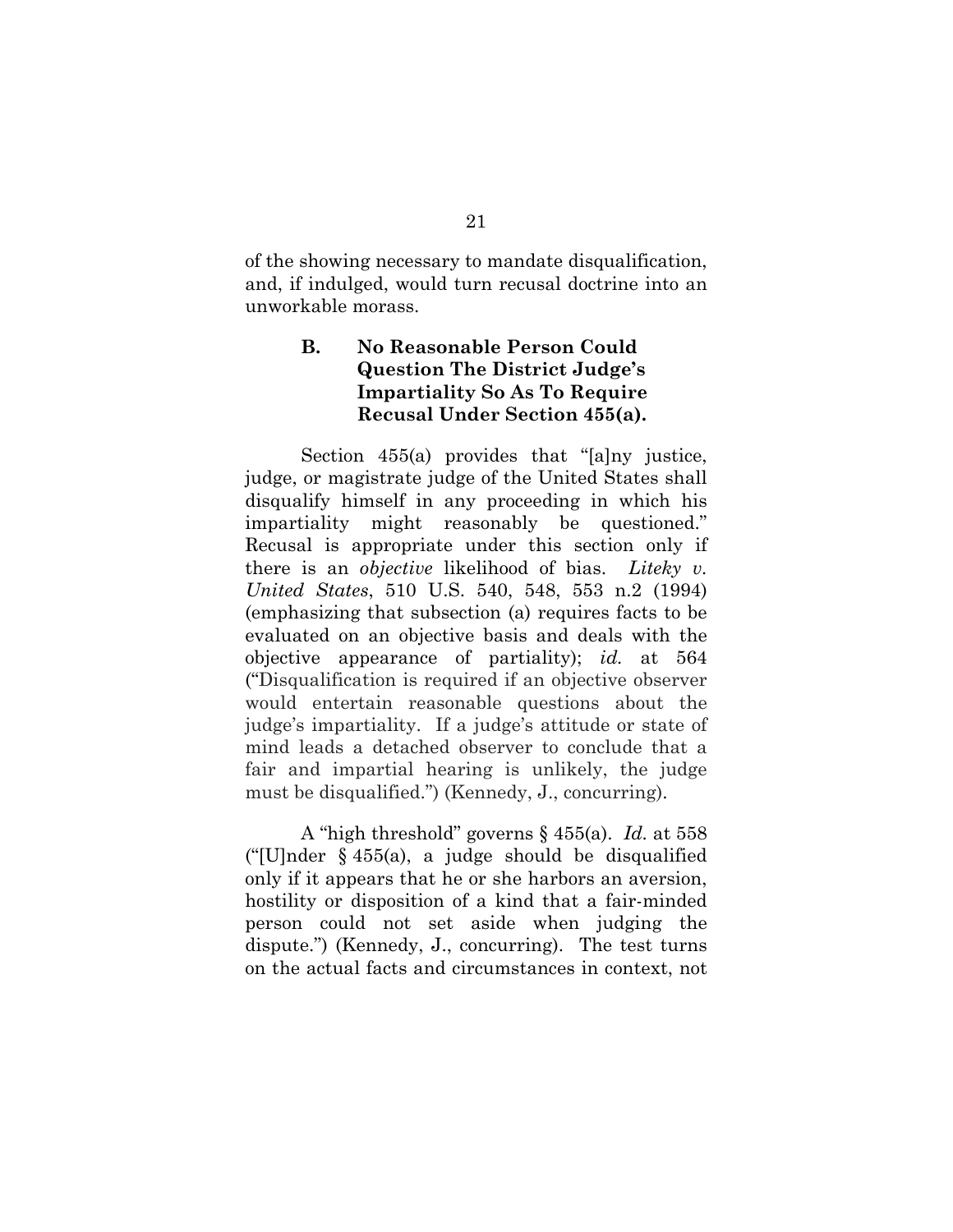on unfounded assertions or conjecture. *Cheney v. U.S. Dist. Ct.*, 541 U.S. 913, 914 (2004) (memorandum of Scalia, J. denying motion to recuse) (iThe decision whether a judge`s impartiality can 'reasonably be questioned' is to be made in light of the facts as they existed, as not as they were surmised or reported." (citing *Microsoft Corp. v. United States*, 530 U.S. 1301, 1302 (2000) (Rehnquist, C.J., respecting recusal)).9

Thus, in *Sao Paulo State of Federative Republic of Brazil v. American Tobacco Co., Inc.*, 535 U.S. 229 (2002) (per curiam), the district court judge`s name had appeared, prior to his appointment to the bench, on a motion to file an *amicus* brief in a similar suit against some of the same defendants as in the case before him. *Id.* at 230. The district judge had, in fact, taken no part in the preparation or approval of the brief, having retired six months earlier as president of the trial lawyers association that submitted the motion. *Id.* The court of appeals nevertheless held that the fact that the judge`s name

 <sup>9</sup> Section 455 was amended in 1974 to broaden and clarify the grounds for judicial disqualification and to conform with Canon 3C of the 1972 ABA Code of Judicial Conduct. *Liljeberg v. Health Servs. Acquisition Corp.*, 486 U.S. 847, 858 n.7 (1988). While the ABA Model Code of Judicial Conduct has been revised over the years, the pertinent language of what is now Rule 2.11(A) of that Code closely parallels Section  $455(a)$  ( $A$ ) judge shall disqualify himself or herself in any proceeding in which the judge's impartiality might reasonably be questioned ...."). Numerous states have adopted codes of judicial conduct based on the ABA Model Code.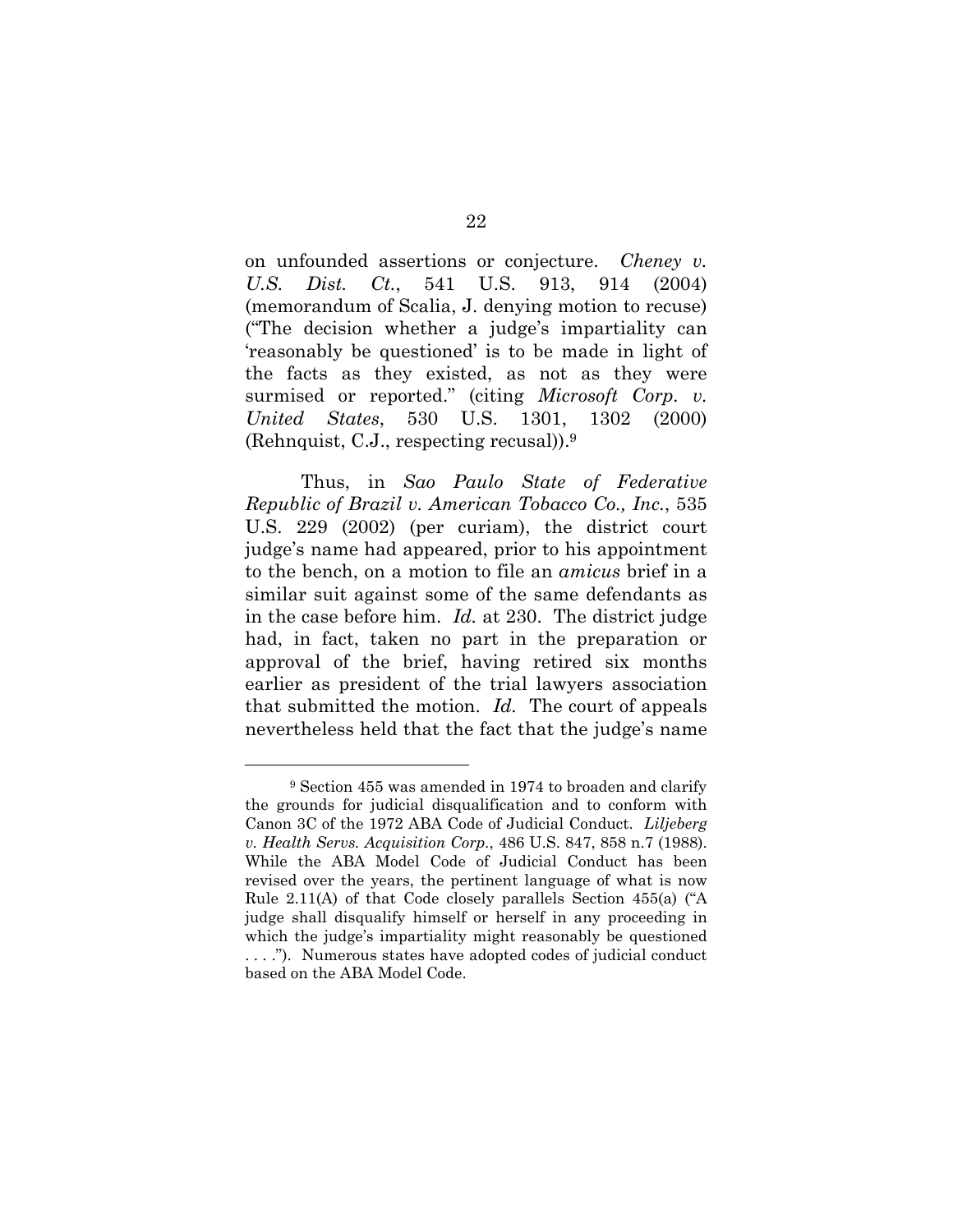was listed on the motion, even if erroneously, might lead a reasonable person to doubt his impartiality, and that the trial judge`s assertions that he did not participate in the brief "do not dissipate the doubts" that a reasonable person would probably have about the court's impartiality." *Id.* at 232. This Court reversed, holding that the case was "easily disposed of" on the ground that the decision whether the judge`s impartiality might reasonably be questioned should have been made in light of *all* of the facts, and when they are taken into account we think it self-evident that a reasonable person would not believe he had any interest or bias." *Id.* at 232-33.

Here, Petitioners` *amici* maintain that had Judge Walker disclosed that he was in longstanding same-sex relationship, Petitioners would have had a "compelling case" for his disqualification under § 455(a). EPP Br. at 34. *Amici* apparently contend that either the fact of the district judge`s sexual orientation, or his same-sex relationship, could constitute grounds for a reasonable person to question his impartiality. The law is otherwise.

It is categorically unreasonable to question a judge`s impartiality merely because that person is a member of a minority group whose rights are implicated in a case before the court. As discussed above, a venerable line of authority conclusively rejects efforts to compel recusal of judges based on their identity as a member of a minority group. "To disqualify minority judges from major civil rights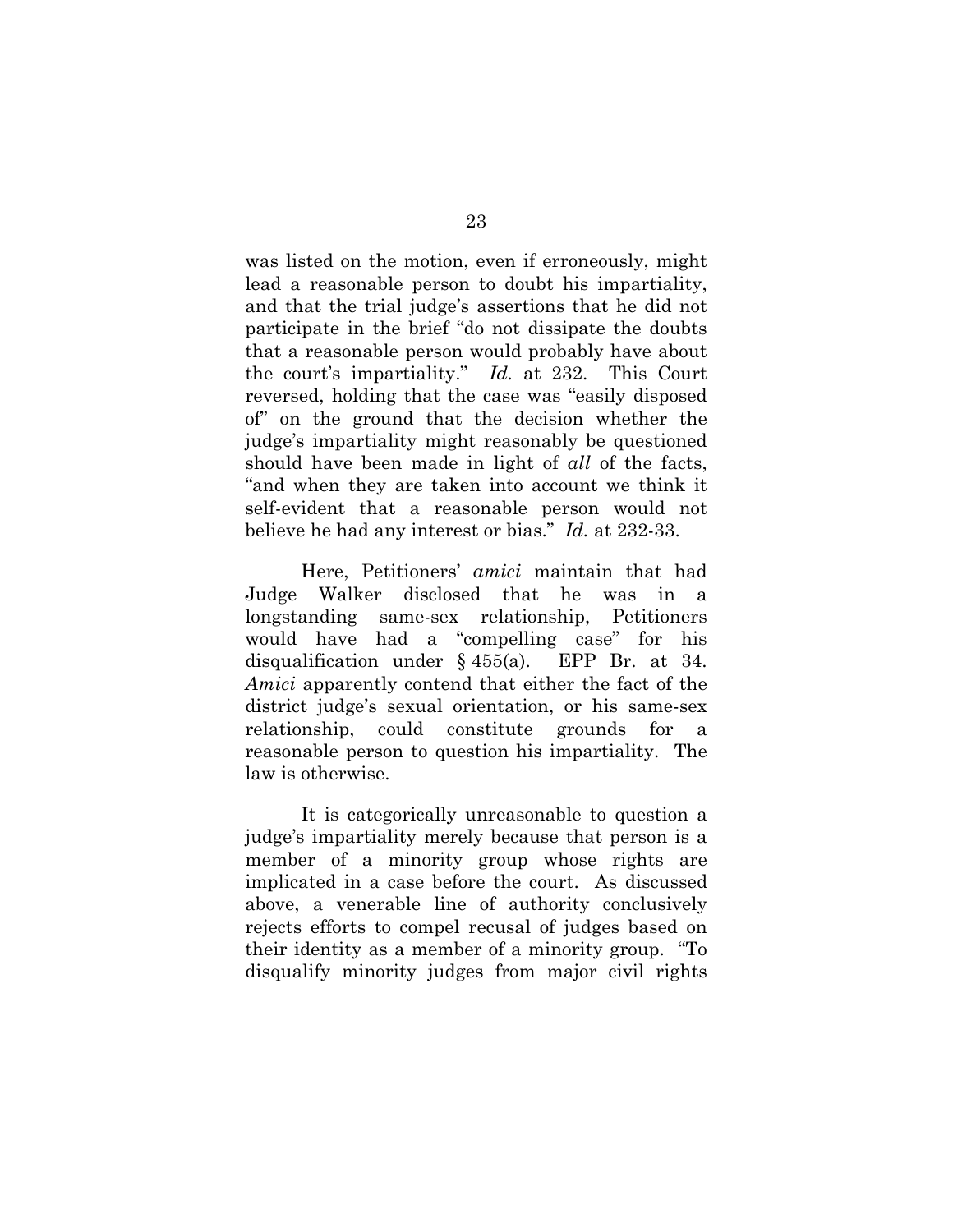litigation solely because of their minority status is intolerable." *Alabama*, 828 F.2d at 1542. "The fact that an individual belongs to a minority does not render one biased or prejudiced, or raise doubts about one's impartiality: 'that one is black does not mean, *ipso facto*, that he is anti-white; no more than being Jewish implies being anti-Catholic, or being Catholic implies being anti-Protestant.<sup>"</sup> *Id.* (quoting *Pennsylvania*, 388 F. Supp. at 163 ); *see also, e.g., Cruzan v. Special Sch. Dist. No. 1*, 294 F.3d 981, 984 (8th Cir. 2002) ("Judges routinely decide hostile environment sexual harassment cases involving plaintiffs of the opposite sex."); *Bryce v. Episcopal Church in the Diocese of Colo.*, 289 F.3d 648, 659-60 (10th Cir. 2002) ("[G]roup membership alone is insufficient to create the appearance of bias.") (in a case against Episcopal diocese alleging sexual harassment by homosexual youth minister, the fact that district judge was Episcopalian did not require recusal).

As then-District Judge Higginbotham eloquently remarked in rejecting a defendant`s motion to disqualify him in a race discrimination class action because of his race and public advocacy of civil rights,

> It would be a tragic day for the nation and the judiciary if a myopic vision of the judge`s role should prevail, a vision that required judges to refrain from participating in their churches, in their nonpolitical community affairs, in their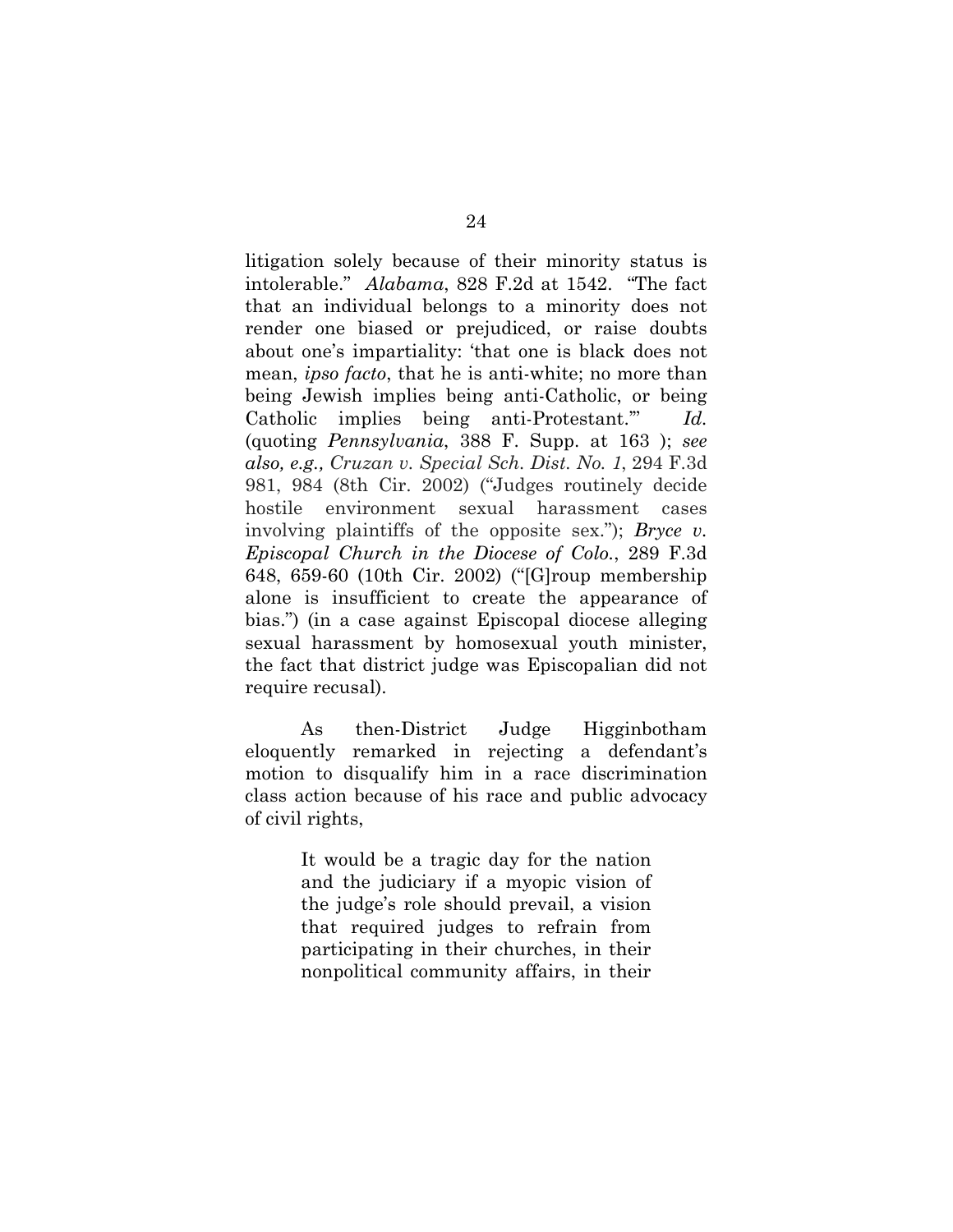universities. So long as Jewish judges preside over matters where Jewish and Gentile litigants disagree; so long as Protestant judges preside over matters where Protestants and Catholic litigants disagree; so long as white judges preside over matters where white and black litigants disagree, I will preside over matters where black and white litigants disagree.

*Pennsylvania*, 388 F. Supp. at 181; *see also Blank v. Sullivan & Cromwell*, 418 F. Supp. 1, 4 (S.D.N.Y. 1975) (Motley, J.) ("The assertion, without more, that a judge who engaged in civil rights litigation and who happens to be of the same sex as a plaintiff in a suit alleging sex discrimination on the part of a law firm, is, therefore, so biased that he or she could not hear the case, comes nowhere near the standards required for recusal. Indeed, if background or sex or race of each judge were, by definition, sufficient grounds for removal, no judge on this court could hear this case, or many others, by virtue of the fact that all of them were attorneys, of a sex, often with distinguished law firm or public service backgrounds.").

Nor is Judge Walker's "longstanding same-sex relationship" a reasonable foundation for questioning his impartiality. *Amicus* reasons that "[b]y taking part in the case, then-Judge Walker was . . . deciding whether Proposition 8 would bar him and his samesex partner from marrying." EPP Br. at  $34$ .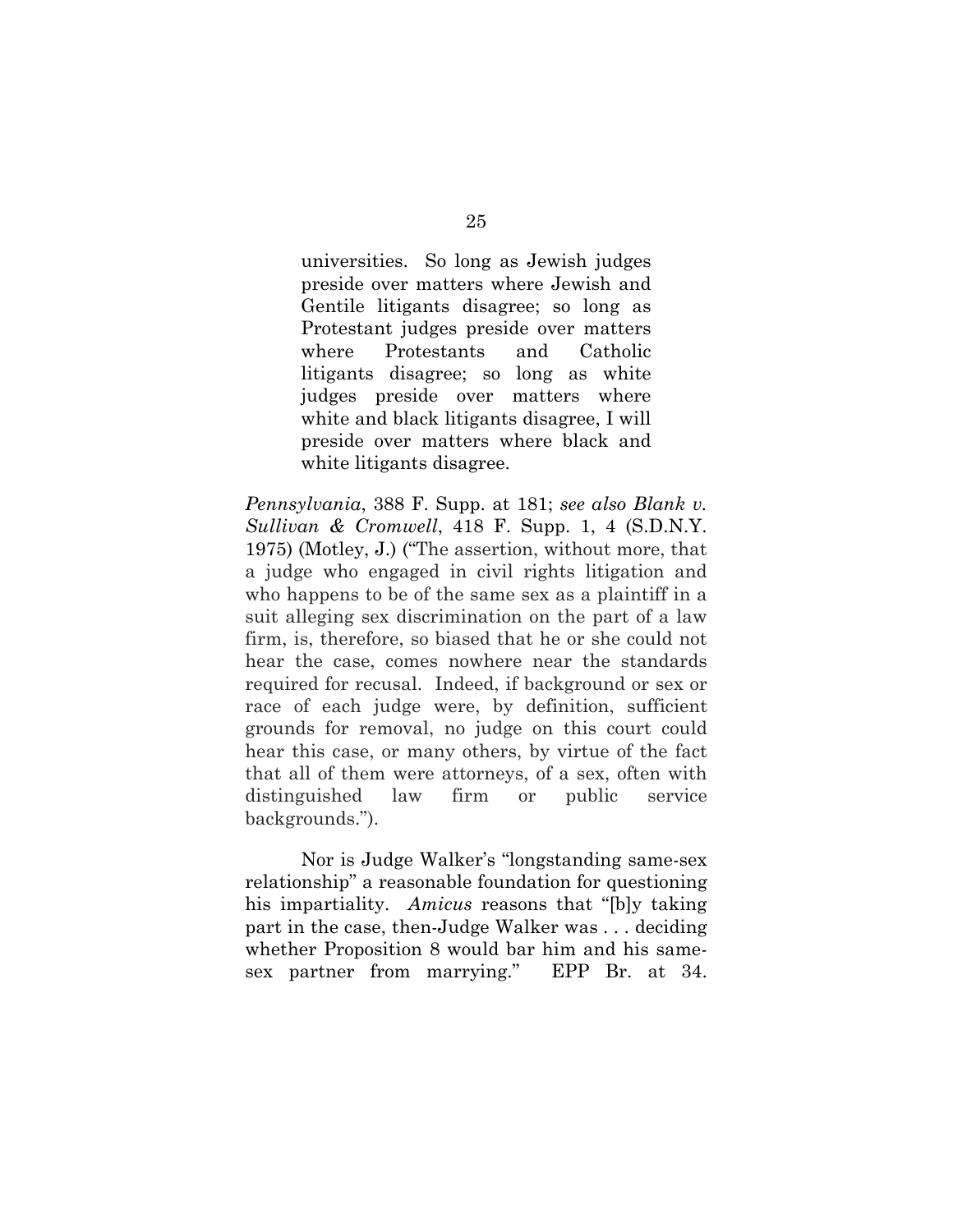However, in cases involving fundamental rights, recusal has never turned on the conjectural prospect that the judge may one day exercise the right at issue. *See, e.g., In re City of Houston*, 745 F.2d 925, 926 (5th Cir. 1984) (rejecting recusal in a voting rights case even though judge "was a registered voter in the City"); *Alabama*, 828 F.2d at 1541 (rejecting recusal in a case involving school segregation even though judge had "children who are eligible to attend ... the public institutions of higher education" that were at issue in the case (internal quotations omitted)). Under  $\S$  455(a), the test is whether the judge has some personal connection to the case that gives rise to an objective appearance of partiality, not whether the judge has life experiences or even life hopes in common with a segment of the general public that a given ruling may affect. *See, e.g., Liljeberg*, 486 U.S. at 858 (finding an appearance of partiality where judge served on board of university involved in negotiations with party to litigation, especially because outcome of negotiations turned on party`s success in the litigation).

Worse still, speculation that the district judge might have wished to marry his partner is just that—speculation—entirely lacking in evidentiary support. For all that the record reveals, it is false, since during the pendency of the case before him the district judge reportedly was in a long-term relationship and yet never sought to marry either in California (during the window of time when the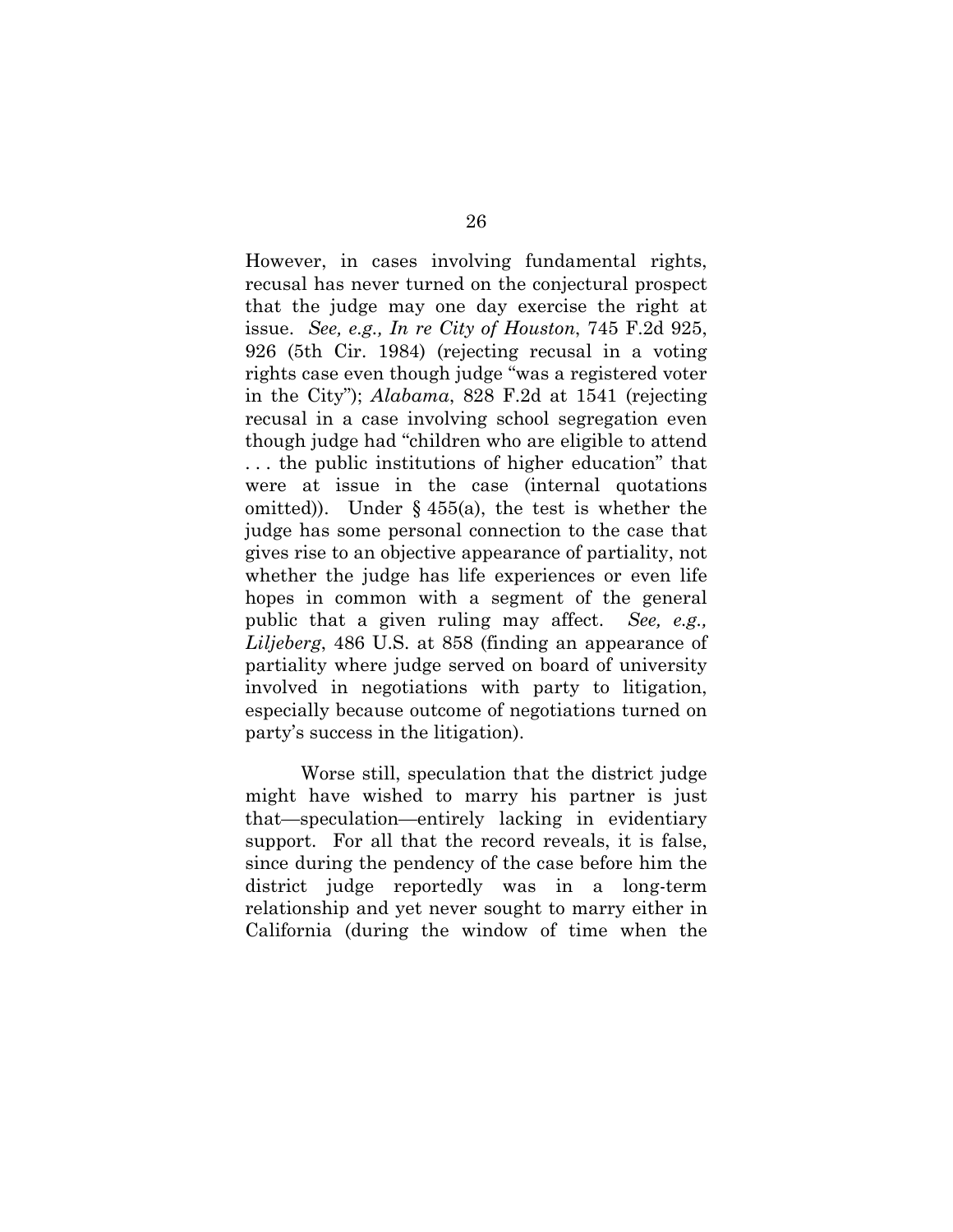State was performing same-sex marriages<sup>10</sup>) or in any of the other states that increasingly have authorized such marriages.

*Amici* ultimately condemn the district judge on pure conjecture—the hypothesis that the district judge might someday wish to marry. They say so, and can only say so bereft of evidence, for the reason that the district judge admitted to being in a "longterm" relationship. *E.g.*, EPP Br. at 34; Citizens Br. at 30. But recusal based on pure inference and speculation is not countenanced. As the district court below stated:

> Defendant-Intervenors contend that Judge Walker had an interest in the case because if he were to decide that Plaintiffs were entitled to have their right to marry restored, even though there was no evidence that Judge Walker intended to marry, the sole fact that he was in a same-sex relationship placed Judge Walker in the position of deciding a case that could affect him if he were to desire to marry.

*Perry v. Schwarzenegger*, 790 F. Supp. 2d at 1124 (citation omitted). It correctly deemed the speculative nature of a future theoretical endeavor of

 <sup>10</sup> *See Strauss v. Horton*, 46 Cal. 4th 364, 385 (Cal. 2009) (an estimated 18,000 marriages of same-sex couples were performed in California before Proposition 8 was adopted in November 2008).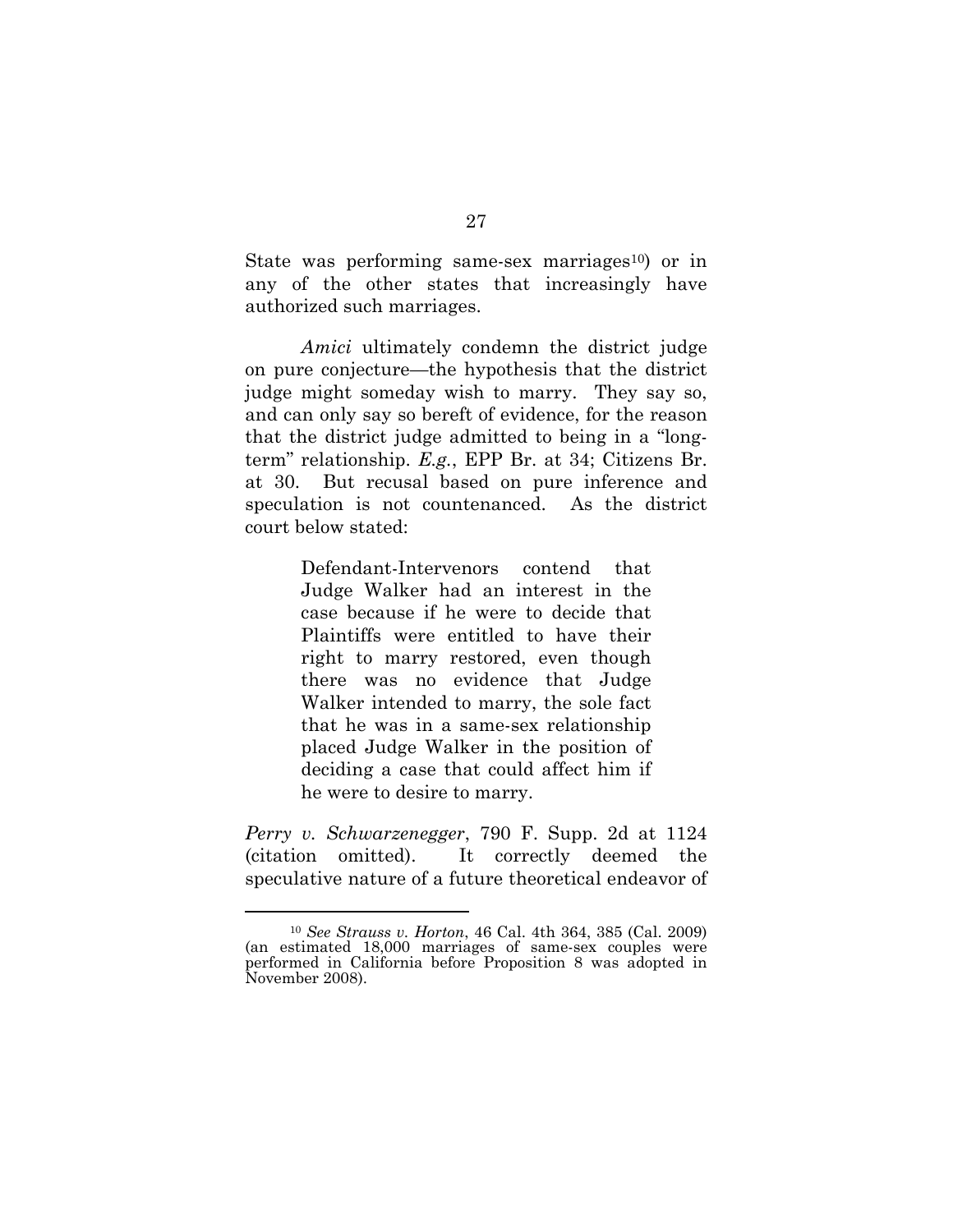a judge too attenuated to serve as a basis for disqualification. *Id.* at 1124-26, 1130-31.

A contrary ruling would render recusal doctrine unworkable. Judges must know when and why to recuse. *Amici*`s unorthodox rendition of recusal doctrine offers no guidance or guideposts in this regard. *Amici* do not explain how "long-term" a same-sex relationship must be to warrant disqualification. Nor do they have a thing to say about how "committed" is sufficiently "committed." i[D]isqualifying Judge Walker based on an inference that he intended to take advantage of a future legal benefit made available by constitutional protections would result in an unworkable standard for disqualification." *Id.* at 1126.

The courts are rightly and persistently focused on ensuring that disqualification rules work—that they are understandable and administrable. *See, e.g.*, *Liljeberg*, 486 U.S. at 870 (Rehnquist, C.J. and White  $\&$  Scalia, JJ., dissenting) ("The Court's decision in this case [on disqualification under  $§ 455(a)$  is long on ethics in the abstract, but short on workable rules of law."); *Cheney*, 541 U.S. at 916 (eschewing recusal rule interpretations that would be "utterly disabling" and observing that a no-friends rule "would have disqualified much of the Court"); *Houston*, 745 F.2d at 932 (noting "the practical problems that would be created by a misdirected application of the recusal statute")  $\&$  n.9 (discussing the Rule of Necessity and noting that "where all are disqualified, none are disqualified" (citation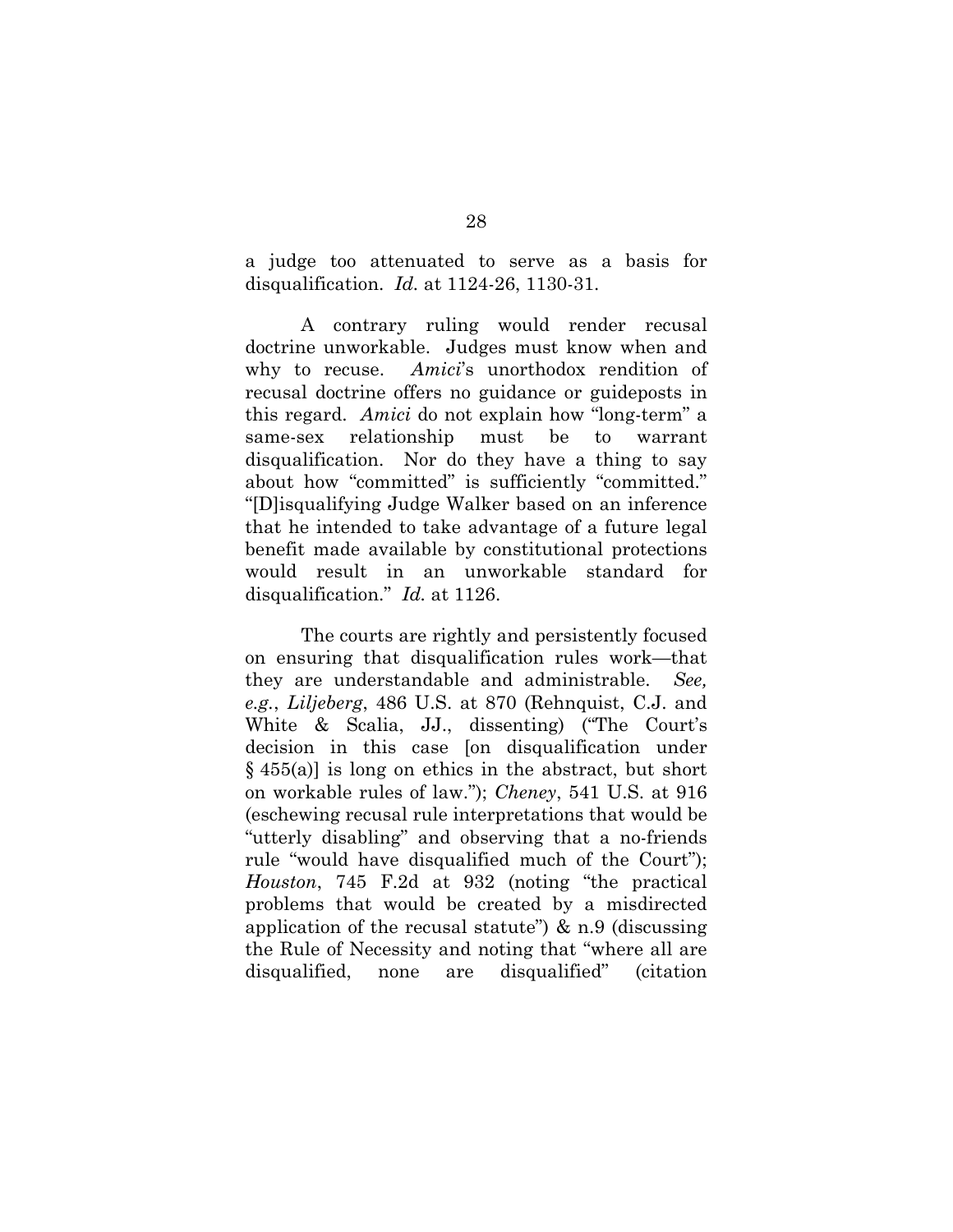omitted)). Moreover, courts should be extremely reluctant to adopt recusal rules that would iencourage [others] to suggest improprieties, and demand recusals, for other inappropriate . . . reasons." *Cheney*, 541 U.S. at 927. The sheer impracticality of *amici's* focus on crystal-balling the district judge`s potential interest, some day down the road, in perhaps marrying (against all evidence to date), is itself fatal to their attack.<sup>11</sup>

Recusal, as noted, is serious business. Those urging it, especially in the maelstrom of a case of this profile and significance, should have a firm leg to stand on. Courts should look askance at recusal attacks when the movant "gives not a single instance"

 $\overline{a}$ 

<sup>11</sup> *Amici* finally contend that various rulings and comments the district judge made during the course of the bench trial before him constituted such an "egregious course of misconduct" that the Court should vacate the judgment below. EPP Br. at 1, 2; *see also id.* at 36. That contention merits only "judicial rulings alone almost never constitute a valid basis for a bias or partiality motion. . . . Almost invariably, they are proper grounds for appeal, not for recusal." 510 U.S. at 555.

Thus, in *Liteky*, petitioners based their first recusal motion on irulings made, and statements uttered, by the District Judge during and after" the trial. *Id.* at 556. This Court unanimously found such grounds "inadequate" to warrant the district judge`s recusal: None of those rulings and admonishments, all of which "occurred in the course of judicial proceedings," "displayed deep-seated and unequivocal antagonism that would render fair judgment impossible." *Id.*; *see also id.* at 568 ("Nothing in those rulings or comments raises") any inference of bias or partiality.") (Kennedy, J., concurring). Regardless of the depth of Petitioners` disappointment with the outcome of the trial below or Judge Walker`s rulings, precisely the same conclusion follows here.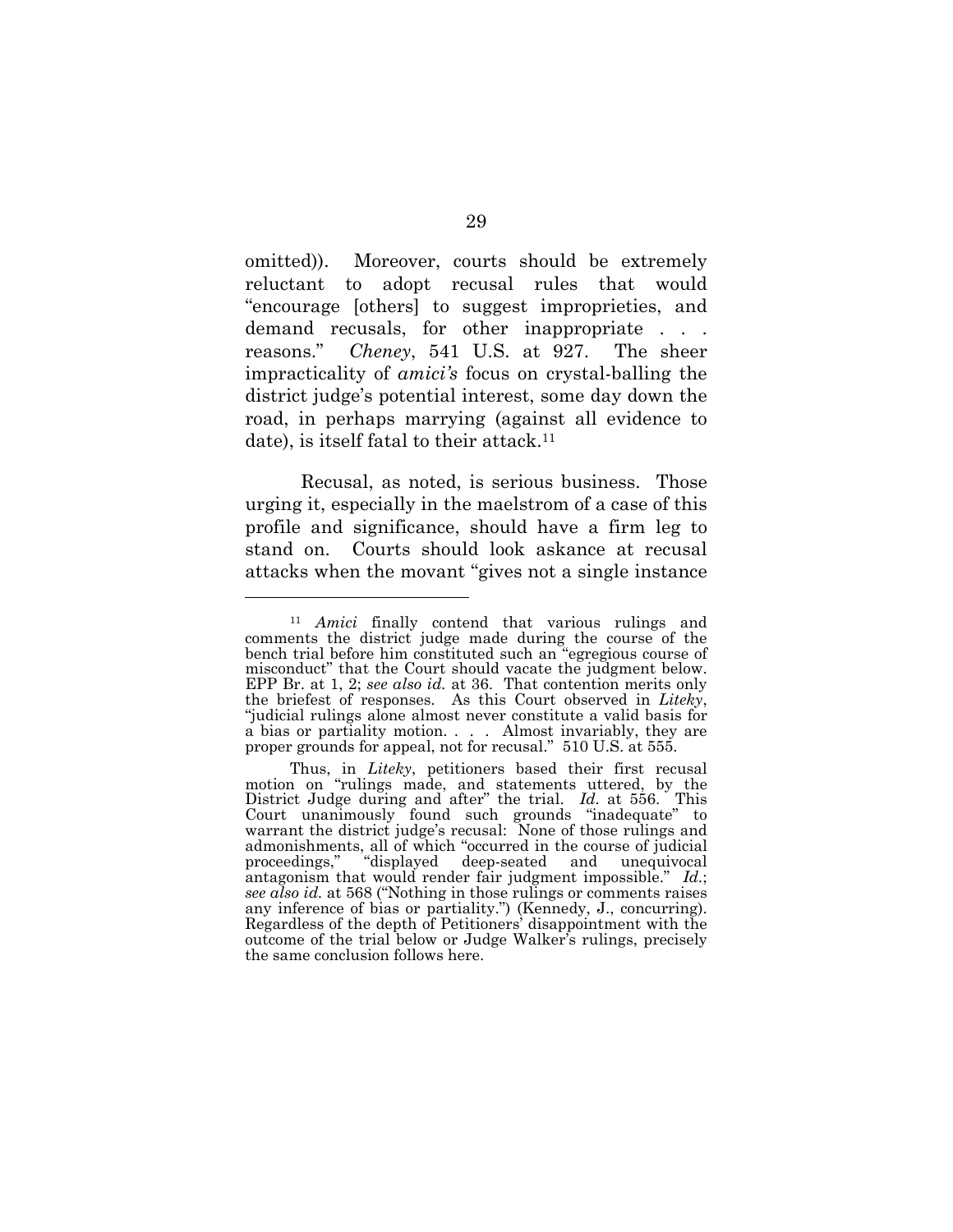in which, under even remotely similar circumstances, a Justice [or judge] has recused or been asked to recuse." *Id.* at 922. That is this case.

#### **III. JUDGE REINHARDT WAS NOT REQUIRED TO RECUSE.**

*Amici* finally seek to cast doubt upon the worthiness to serve of a member of the Court of Appeals below, Judge Reinhardt. *E.g.*, EPP Br. at 26-28. Ironically, in a case about marriage, *amici* question Judge Reinhardt`s integrity in essence because he is married. *Amici*`s grievance is not with Judge Reinhardt *per se*, but with the fact that his spouse, Ramona Ripston, (a) held a non-legal leadership position with the American Civil Liberties Union of Southern California, an organization that has spoken out against Proposition 8 and for marriage equality, and (b) had peripheral, early interaction in what ultimately became this case. EPP Br. at 26-27. Judge Reinhardt was correct to deny the motion below seeking his recusal. *Perry v. Schwarzenegger*, 630 F.3d 909, 911 (9th Cir. 2011).

It is the case that Ms. Ripston once served as Executive Director of the ACLU of Southern California. That the ACLU is involved and interested in Proposition 8, and hence in the lower court proceedings that led to this case, is not a surprise. This does not, however, automatically equate with Ms. Ripston having an "interest" in the case beyond endorsing an outcome favoring equality.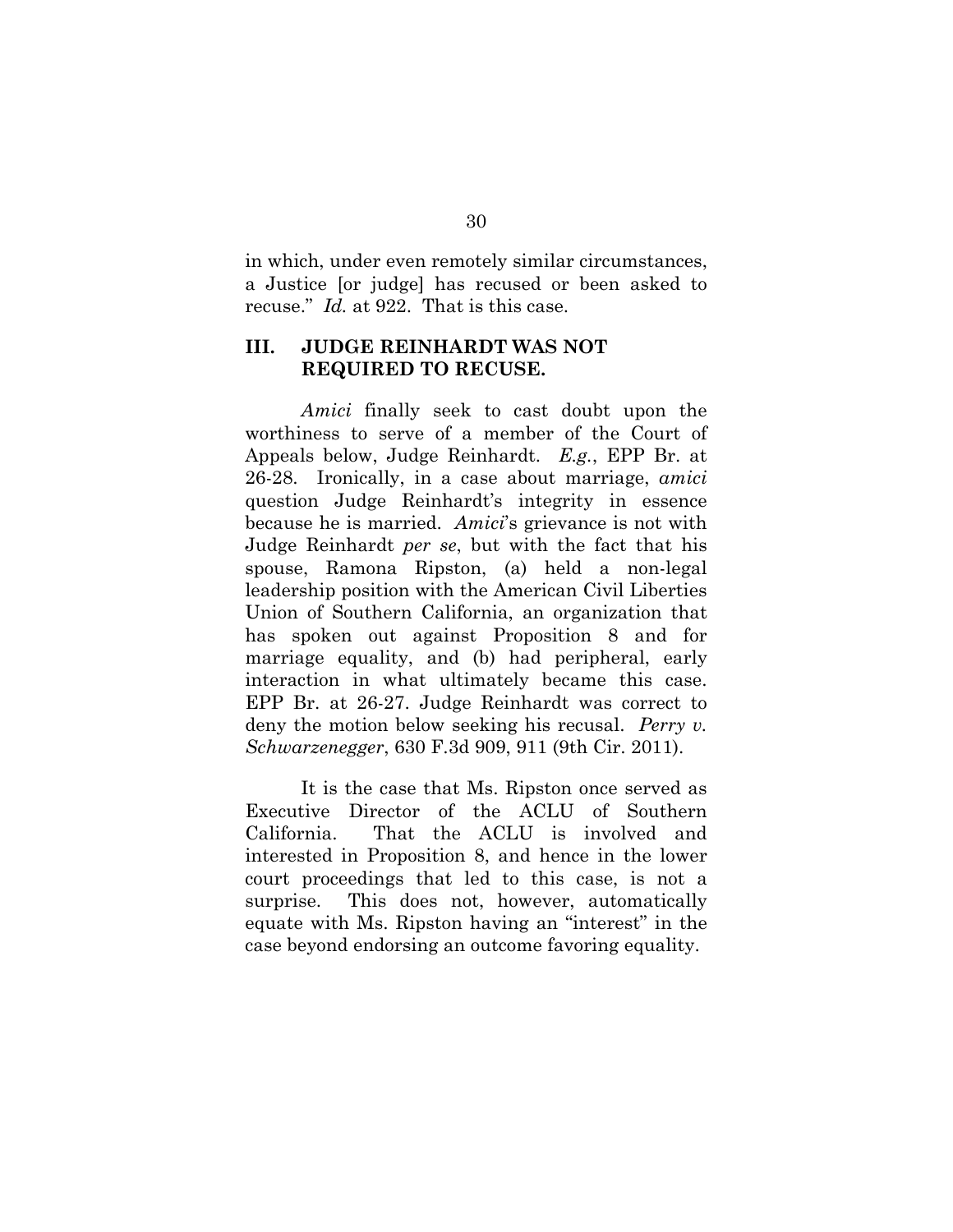*Amici* nonetheless imply that Ms. Ripston`s views should be imputed to her spouse, Judge Reinhardt. EPP Br. at 28-29. The law is to the contrary. We are long past the day when a wife`s opinions are assumed to be the same as her husband`s, and in which spousal views and activity are categorically imputed to one`s spouse. No authority requires a judge to recuse based alone on the opinions of his or her spouse; only an "outmoded" conception of the relationship between spouses" would hold otherwise. *Perry*, 630 F.3d at 912. Judge Reinhardt, in denying the motion for his recusal, correctly observed that his wife "has the right to perform her professional duties without regard to whatever my views may be" just as he "should do the same without regard to hers." *Id.* at 912.

Section 455(a) calls for judicial disqualification from "any proceeding in which his impartiality might reasonably be questioned." 28 U.S.C.  $\S$  455(a). Ms. Ripston`s opinions, views, and public pronouncements of support for the district court decision below do not trigger any reasonable basis to question Judge Reinhardt`s ability to honor his oath of office. A contrary outcome would deem a judge`s spouse unable to hold most any position of advocacy, creating what amounts to a disabling marriage penalty.

Beyond the general provisions of  $\S$  455(a), the two sections germane to *amici*`s contentions are  $\S\S 455(b)(5)(ii)$ , (iii):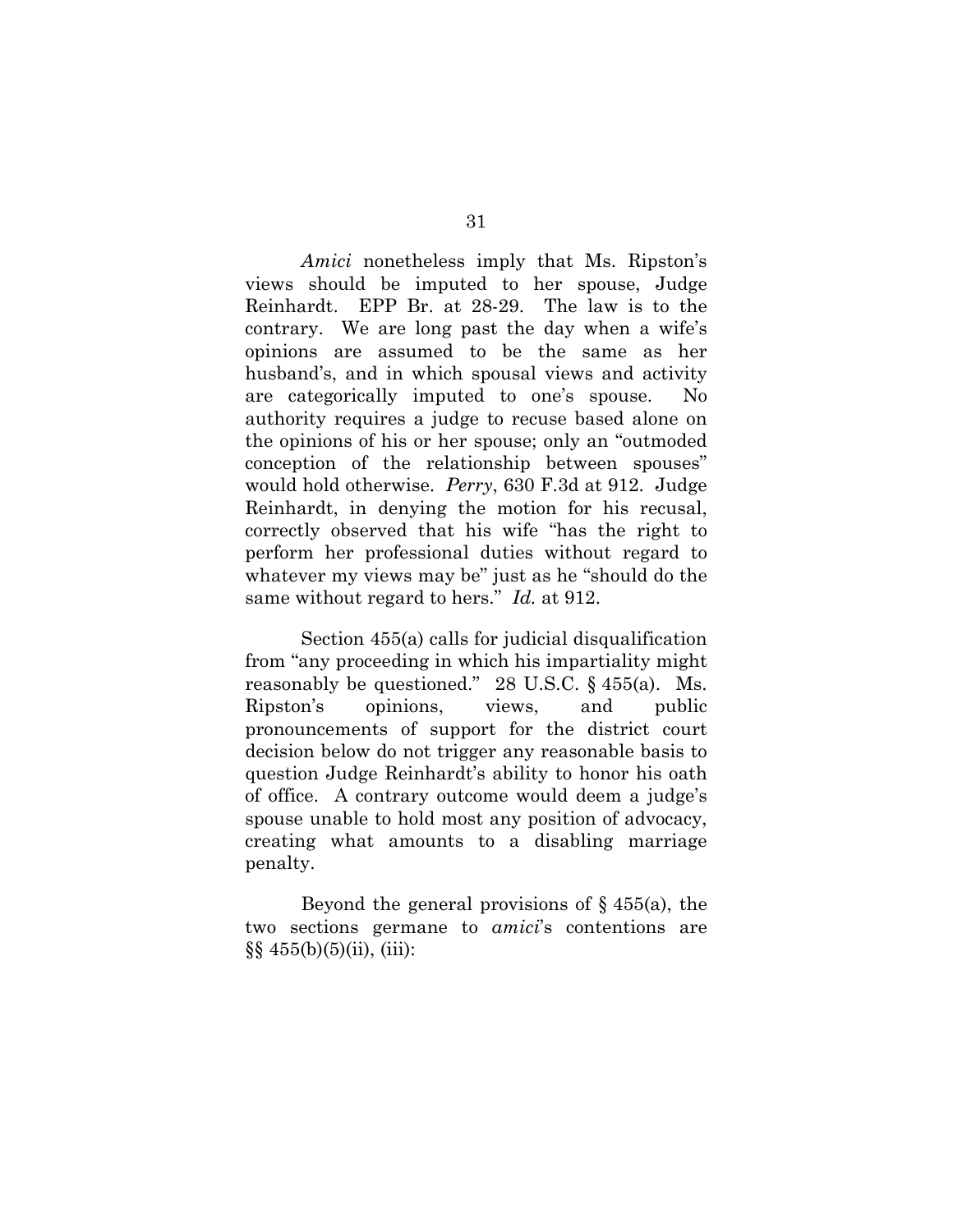(b) [A judge] shall disqualify himself in the following circumstances:

> (5) He or his spouse, or a person within a third degree of relationship to either of them . . .

> > (ii) Is acting as a lawyer in the proceeding;

> > (iii) Is known by the judge to have an interest that could be substantially affected by the outcome of the proceeding . . . .

*Id.* 

These provisions did not mandate recusal of Judge Reinhardt. Ms. Ripston`s interests in the case were not "substantially affected" by either of the lower court decisions beyond the effect that any supporter of same-sex marriage might have experienced. Her public persona and interviews, EPP Br. at  $31-32$ , do not change that fact. "[M]y wife has no 'interest' in the outcome of this case that might be substantially affected its outcome, over and beyond the interest of any American with a strong view concerning the social issues that confront this nation." *Perry*, 630 F.3d at 915. Section 455(b)(5)(iii) did not mandate Judge Reinhardt`s disqualification.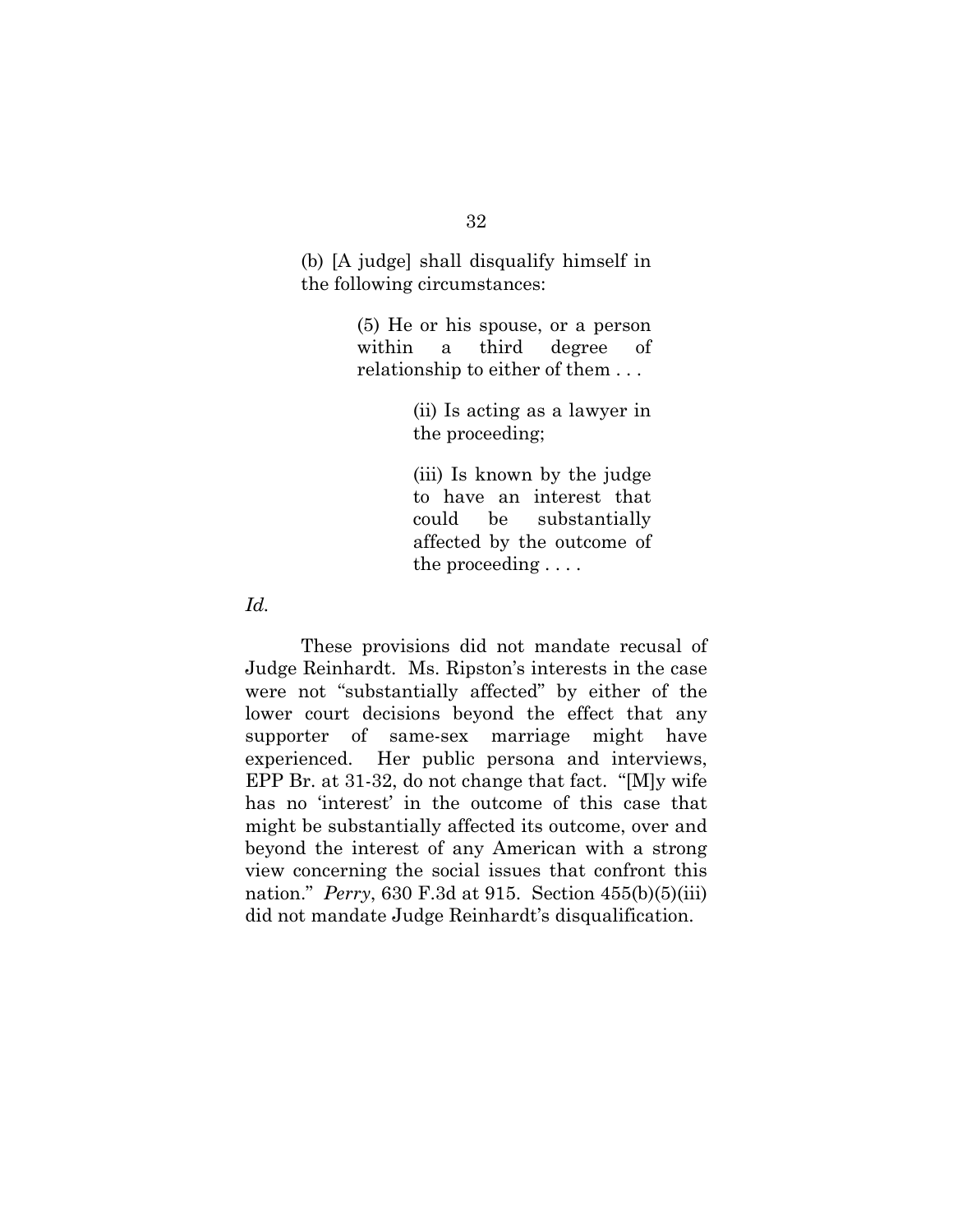Relying again on § 455(b)(5)(ii), *amici* suggest that Ms. Ripston, in her capacity with the ACLU, was "actively involved" in the case at the district court level. EPP Br. at 27. This vastly overstates her involvement. The ACLU joined, but did not even draft or sign, "two amicus briefs and an unsuccessful intervention motion" in the district court. *Perry*, 630 F.3d at 913. Nowhere is it alleged that Ms. Ripston authored or was even consulted on the briefs. *Amici*  appear as friends of the court—and their briefs are specifically not submissions of the parties in interest.

The ACLU of Southern California`s early consulting role transpired before a legal team was fully chosen or a complaint even drafted. While Ms. Ripston was reported to be included in those talks, that is a far cry from being a member of the legal team or actually representing a party. The news article on which *amici* rely nowhere discuss any involvement by Ms. Ripston in any of the further actions by the ACLU. EPP Br. at 27 (citing Chuleenan Svetvilas, *Challenging Prop 8: The Hidden Story*, California Lawyer (Jan. 2010)).

According to the Statement of Recusal Policy endorsed by seven justices,

> [t]he provision of the recusal statute that deals specifically with a relative`s involvement as a lawyer in the case requires recusal only when the covered relative '[i]s acting as lawyer in the proceeding.`. . . It is well established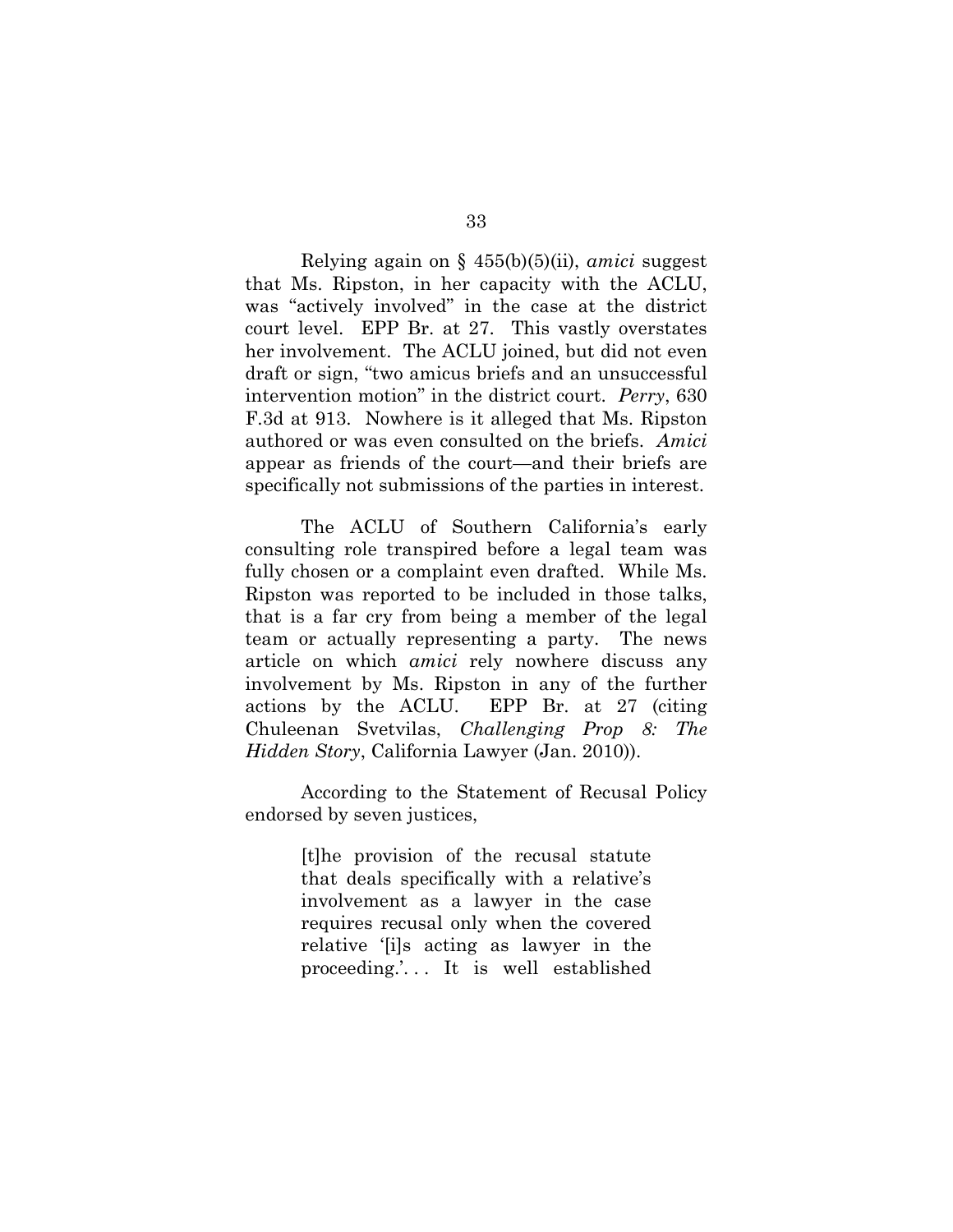that this provision requires personal participation in the representation, and not just membership in the representing  $firm \dots$ 

#### Statement of Recusal Policy, Nov. 1, 1993.

Ms. Ripston`s involvement falls well short of this standard. By *amicus's* own account, she did not act "as lawyer in the proceeding." This can be the only result, as Ms. Ripston is, in fact, not a lawyer. Moreover, even the action the organization took was confined to the district court phase of this matter, and concluded months before the case was appealed and a Ninth Circuit panel selected. "We do not think it would serve the public interest to go beyond the requirements of the statute, and to recuse ourselves, out of an excess of caution, whenever a relative . . . acted as a lawyer at an earlier stage." Statement of Recusal Policy. The same policy, which is based on § 455 and not on the unique needs of this Court, logically should apply to the courts of appeals.

In the end, *amici* urge what amounts to a multiplier standard, somehow combining Ms. Ripston's "interest" in Proposition 8 with a prelawsuit meeting to equate to grounds for recusal. And, again, they do so without citation to any precedential authority even nearly on point.

The facts remain. Neither Ms. Ripston nor the organization she headed ever acted as a lawyer for a party in the district court case. Indeed, the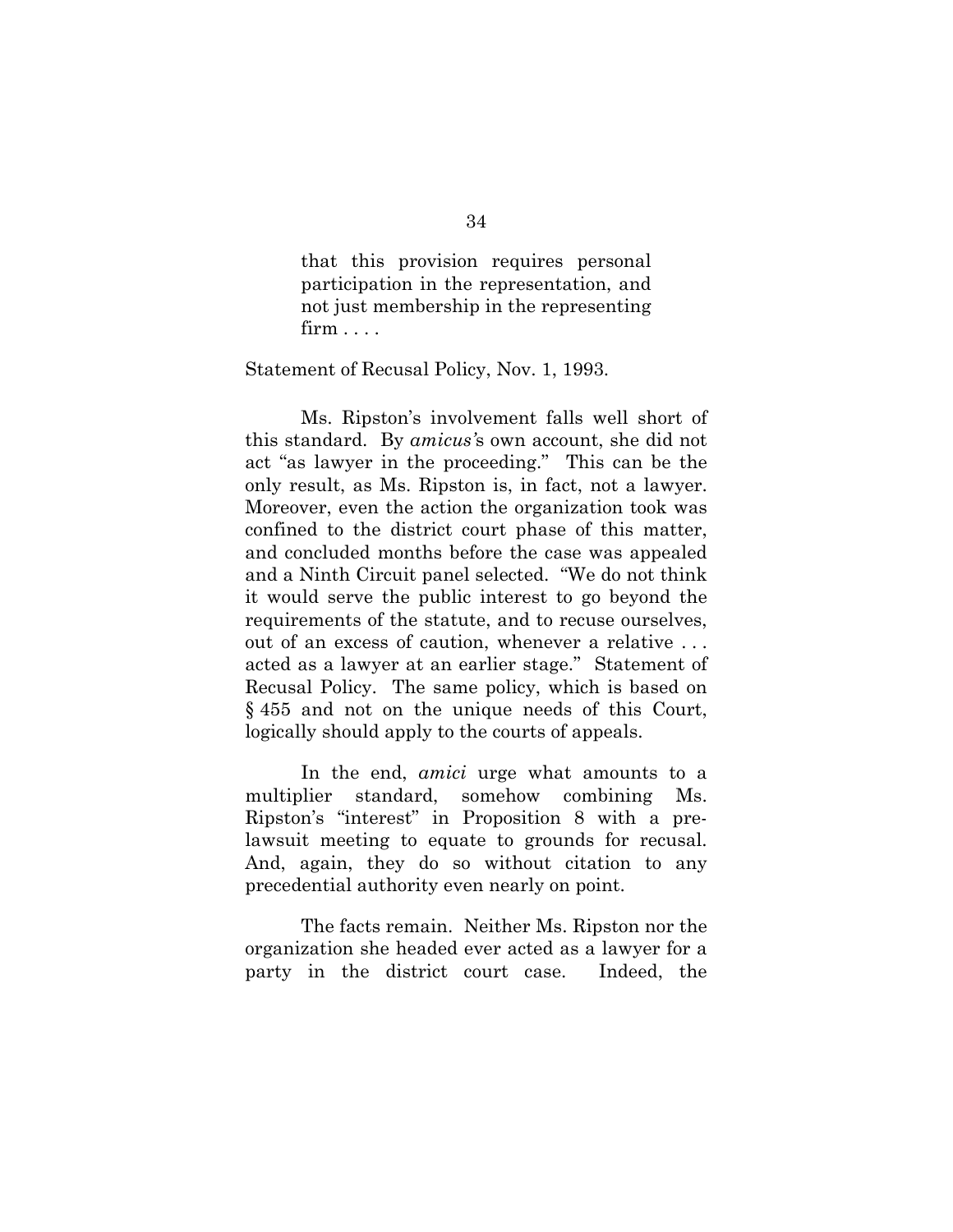organization was asked to support the intended lawsuit before it was filed and specifically declined to do so. *Perry*, 630 F.3d at 913. She was not involved in the filing of the *amicus* briefs in the district court. Her interest was that of executive director, not counsel, as *amici* grudgingly admit. EPP Br. at 26- 27. To now declare that Judge Reinhardt should have disqualified himself both overestimates Ms. Ripston`s involvement in the district court and underestimates Judge Reinhardt`s capacity to evenhandedly tend to his judicial duties.